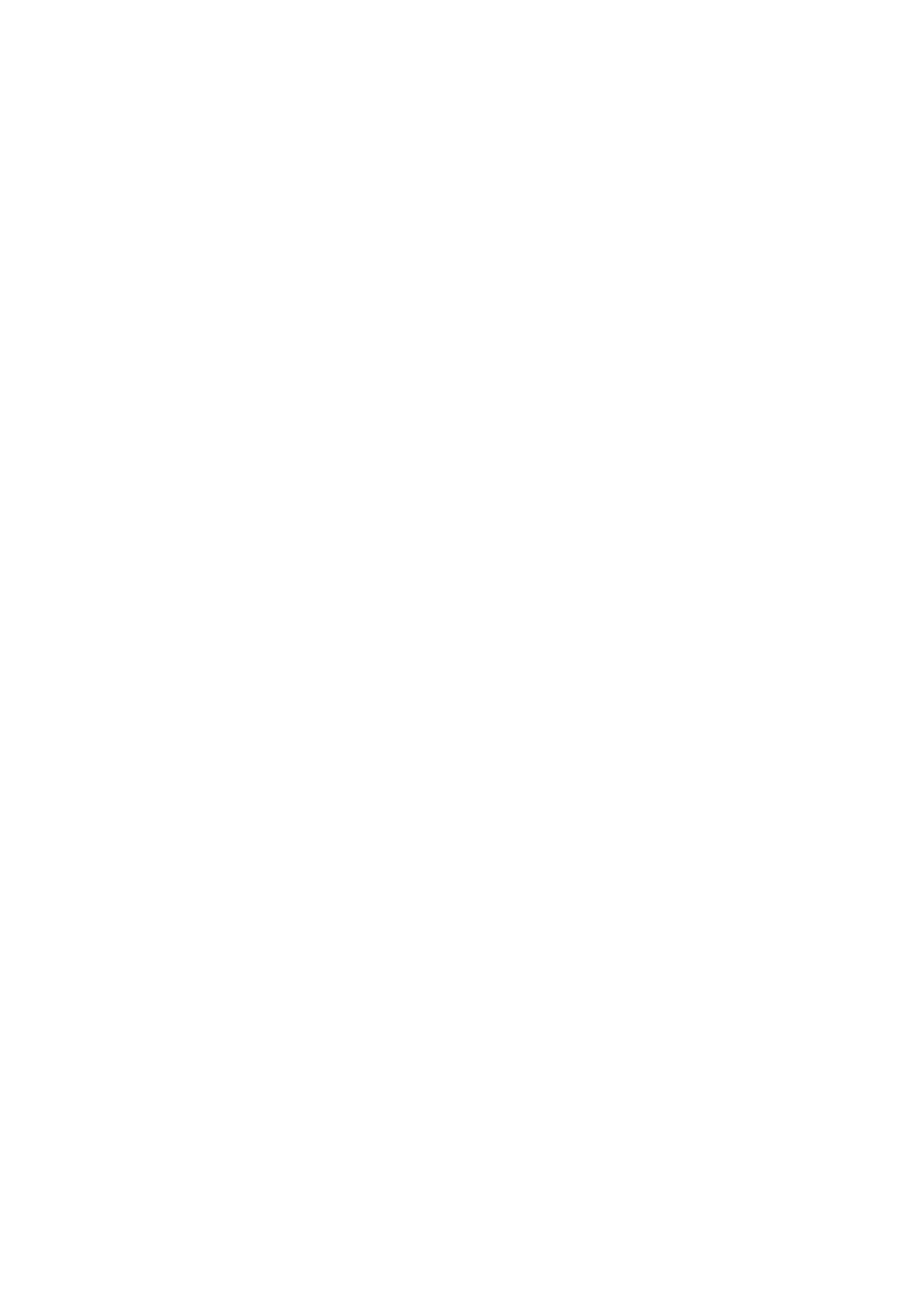#### **In the case of Gumenyuk and others v. Ukraine,**

The European Court of Human Rights (Fifth Section), sitting as a Chamber composed of:

Síofra O'Leary, *President,* Mārtiņš Mits, Ganna Yudkivska, Lətif Hüseynov, Jovan Ilievski, Lado Chanturia, Mattias Guyomar, *judges,*

and Victor Soloveytchik, *Section Registrar,*

Having regard to:

the application (no. 11423/19) against Ukraine lodged with the Court under Article 34 of the Convention for the Protection of Human Rights and Fundamental Freedoms ("the Convention") by eight Ukrainian nationals ("the applicants"), whose particulars are set out in the appended table;

the decision to give notice of the application to the Ukrainian Government ("the Government");

the parties' observations;

Having deliberated in private on 25 May and 29 June 2021,

Delivers the following judgment, which was adopted on that date:

# INTRODUCTION

1. The present case concerns judges of the Supreme Court of Ukraine who complain that they were unlawfully prevented from exercising their judicial functions as a result of the judicial reform and legislative amendments in 2016. In this connection the applicants complain that their right of access to a court under Article 6 § 1 and their right to respect for private life under Article 8 were violated.

## THE FACTS

2. The applicants were represented by Ms O. Lyoshenko, a lawyer practising in Kyiv.

3. The Government were represented by their Agent, Mr I. Lishchyna.

4. The facts of the case, as submitted by the parties, may be summarised as follows.

5. On dates between 1994 and 2008, the applicants were elected to the posts of judges of the Supreme Court of Ukraine (hereafter "the SCU") for an indefinite period.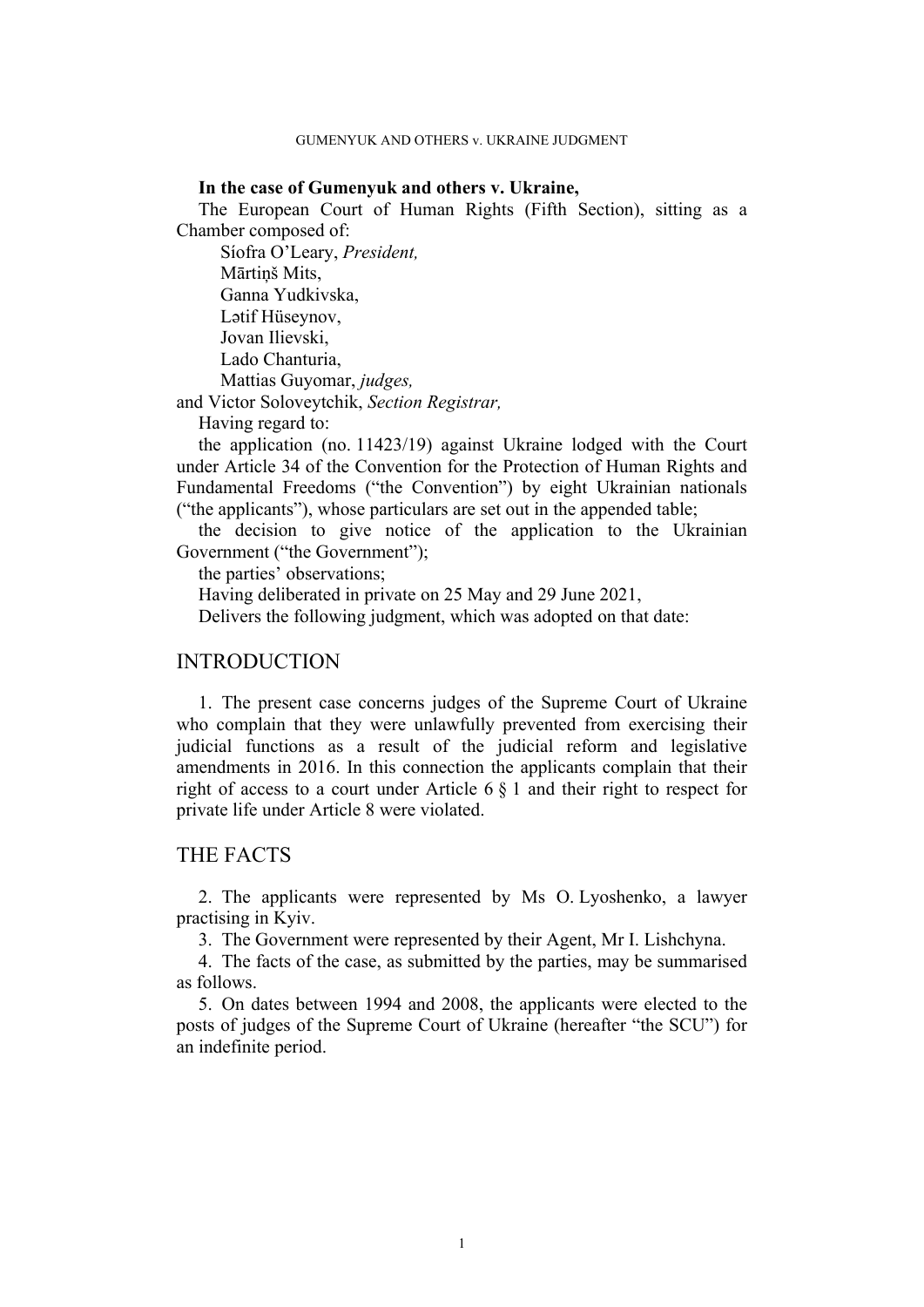#### GUMENYUK AND OTHERS v. UKRAINE JUDGMENT

## I. LEGISLATIVE AMENDMENTS IN 2016 RESTRUCTURING THE SYSTEM OF HIGH COURTS IN UKRAINE

6. The background to this case are the Maidan protests in 2013-2014 which resulted in the departure of the former President and change of power in Ukraine. In late November 2013 large anti-government demonstrations commenced in Kyiv and then spread to other cities in Ukraine. By late February 2014 the demonstrations had escalated to serious clashes between protesters and law-enforcement authorities, causing numerous injuries and deaths (for further details, see *Shmorgunov and Others v. Ukraine*, nos. 15367/14 and 13 others, §§ 9-17, 21 January 2021). During these events certain judges of lower level jurisdictions were considered to have taken arbitrary decisions to detain demonstrators (ibid, §§ 468-470 and 477), decisions which were part of a larger strategy in relation to protesters which had started peacefully and which involved many peaceful protesters (ibid., § 476). According to the Government, by the end of those events, the judiciary turned into the least trusted public institution and the judicial reform was therefore one of the most expected in the society.

7. The Government further submitted that in 2015 the President of Ukraine initiated the work on a strategy for reform of the judiciary which included both modernisation of legislation and adoption of amendments to the Constitution of Ukraine. The draft amendments to the Constitution were discussed with the Venice Commission. In their Opinion CDL-AD(2015)027 of 26 October 2015 the Venice Commission upheld the proposed amendments to the Constitution regarding the judiciary (see paragraph [34](#page-10-0) below).

8. On 2 June 2016 Parliament adopted amendments to the Constitution of Ukraine with regard to the rules governing the organisation and functioning of the domestic judiciary (Act no. 1401 which came into effect on 30 September 2016). According to the new wording of Article 125 § 3 of the Constitution, "the Supreme Court" (hereafter "the SC") is the highest court in the Ukrainian judicial system.

<span id="page-3-0"></span>9. Simultaneously with the amendments to the Constitution, Parliament adopted a new law "On Judiciary and Status of Judges" on 2 June 2016 (Act no. 1402, "the Judiciary Act 2016") which came into effect on 30 September 2016. According to the explanatory note to the draft law, the bill was intended, among other things, to optimise the judicial system and to introduce appropriate mechanisms for renewing judicial staff in order to meet the social demand for the fair judiciary in Ukraine. The explanatory note specified that the draft law sought to increase the professional standards of the judiciary, limiting the immunity of judges to the functional one, ensuring continuous and efficient operation of the judiciary for the transition period. According to the explanatory note, the Supreme Court would be established as a new body where judges would be appointed on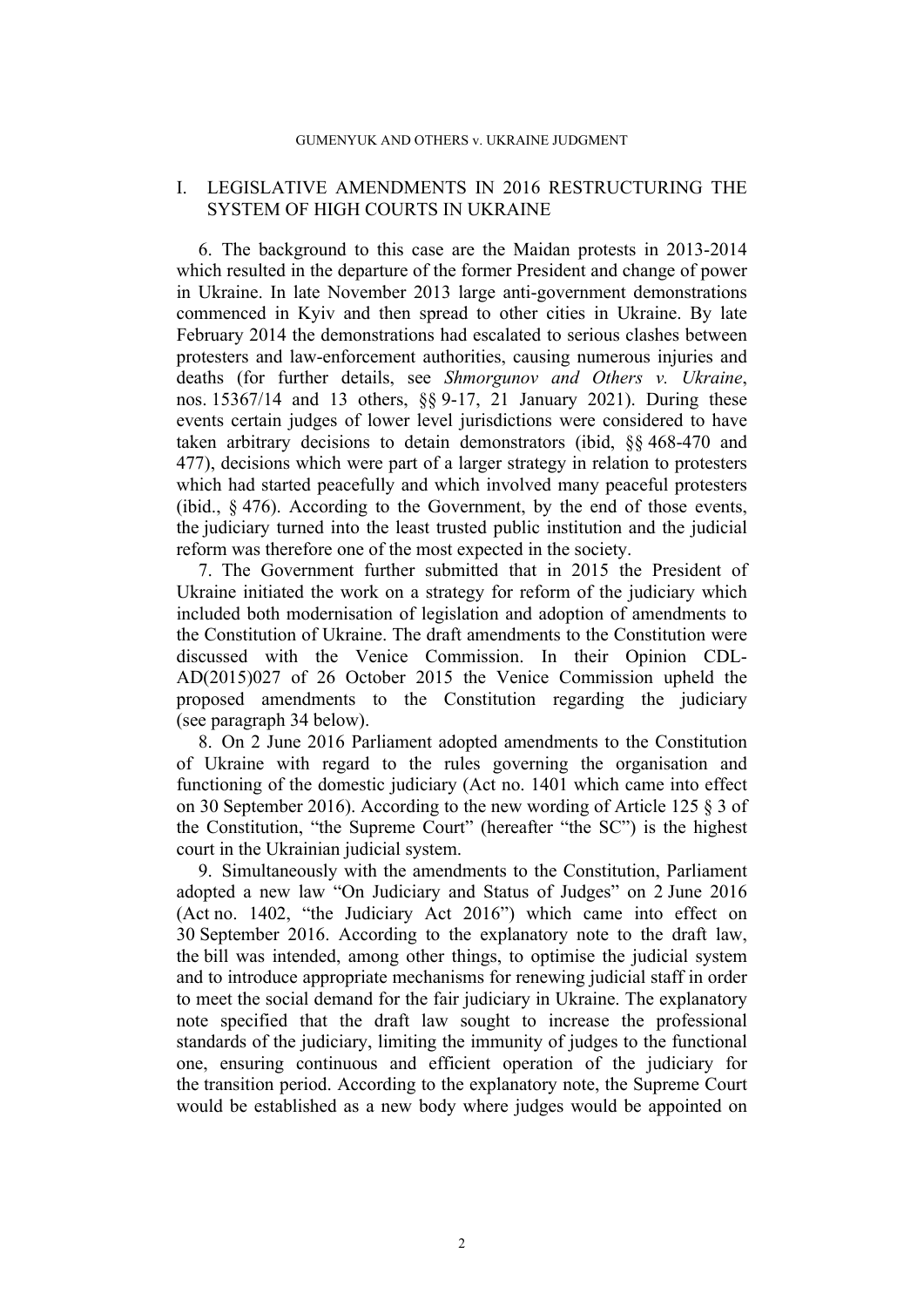a competitive basis. The function of ensuring the stability and coherence of judicial practice would be concentrated in a single supreme judicial authority. Reducing the number of court levels in the judicial system would simplify and speed up court proceedings.

10. In contrast to the previous legislation, according to which the SCU did not have the powers of cassation review (those had been transferred to the higher specialised courts as a result of earlier judicial reform), the Judiciary Act 2016 provides that the SC shall, among other powers, again exercise the function of cassation review (section  $36 \& 2$ ) and that it shall be composed of the Grand Chamber, the Administrative Cassation Court, the Commercial Cassation Court, the Criminal Cassation Court and the Civil Cassation Court (section 37 § 2). The Judiciary Act 2016 also introduced a new method for determining judicial salaries which resulted in higher salaries for judges.

11. Chapter XII of the Judiciary Act 2016, entitled "Final and transitional provisions", provides *inter alia* that the SC shall be established and that the judges of the SC shall be appointed based on the results of a competition  $(\S 4)$ ; the existing SCU and three courts of cassation shall operate within their powers defined by procedural law until the SC starts functioning and the relevant procedural legislation governing the proceedings at the SC takes effect  $(\S 6)$ ; the existing SCU and three courts of cassation shall cease operating and shall be subject to liquidation in accordance with the procedure established by law  $(\S 7)$ ; and the judges of the courts that are subject to liquidation (including the SCU) shall have the status, the rights and the guarantees as determined by the previous law on the status of judges  $(\xi, 7)$  and the right to participate in the competition for the SC  $(\S$  14).

12. On 3 October 2016 the plenary SCU challenged the provisions of the Judiciary Act 2016 before the Constitutional Court, in so far as the termination of SCU's activity and the establishment of the new SC were concerned. The SCU argued, among other things, that prevention of judges from exercising their judicial functions by way of liquidation of the SCU would be contrary to the Constitution.

13. On 7 November 2016 the Higher Qualification Commission of Judges ("the HQCJ") announced a competition for 120 judges' posts for the SC. 846 candidates participated in the competition. Among the candidates, there were 17 judges of the SCU (at the relevant time there were 21 judges at the SCU). All the applicants, except for the second applicant, participated in the competition but none of them succeeded.

<span id="page-4-1"></span>14. Following the competition, new judges were selected and appointed to the SC. On 15 December 2017 the SC started functioning.

<span id="page-4-0"></span>15. On 21 June 2018 the State registrar entered information in the State register on legal entities that the SCU was in the process of being liquidated. The first applicant, acting on behalf of the SCU, challenged that measure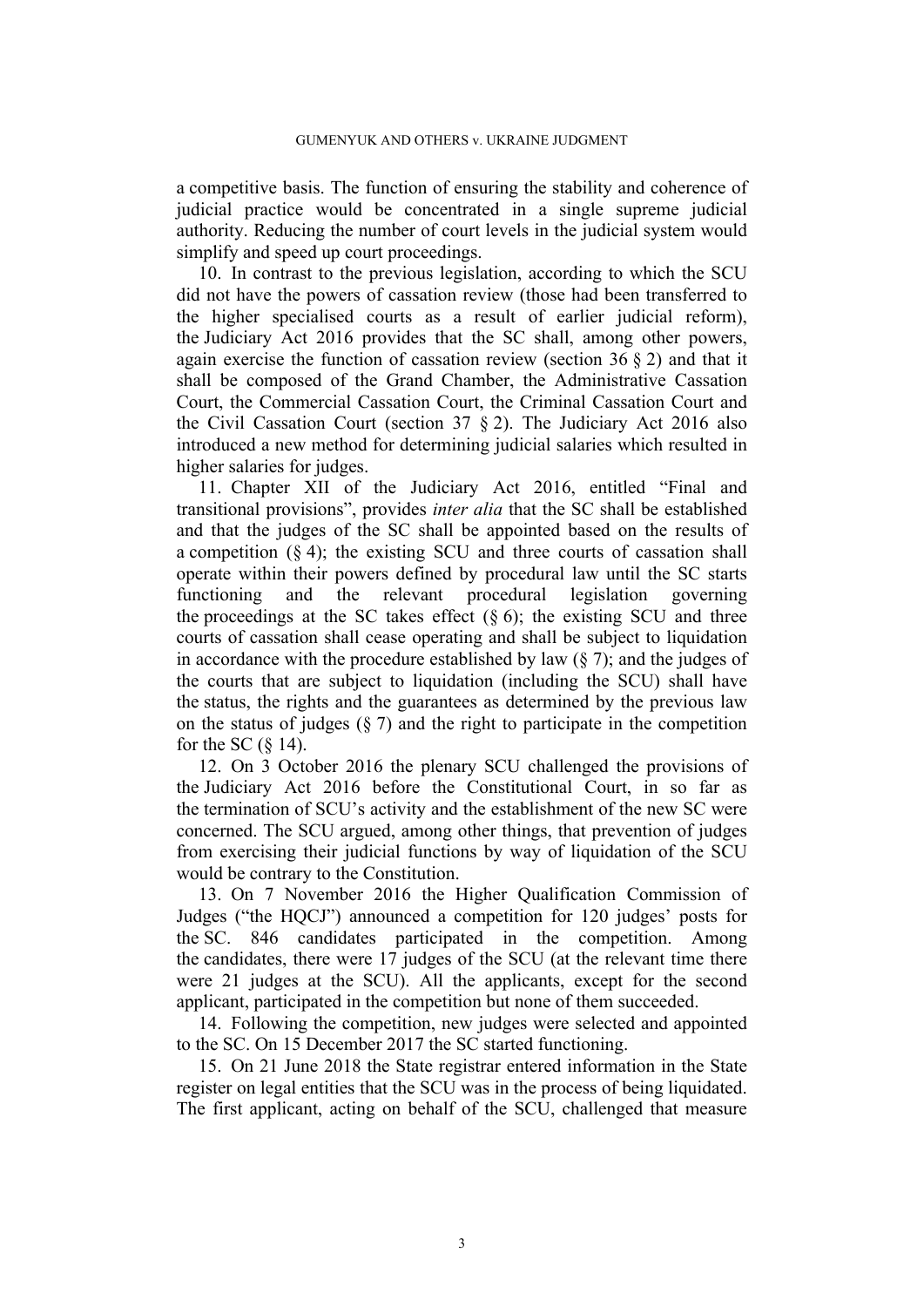but on 8 November 2018 the Kyiv Circuit Administrative Court refused to entertain the claim for lack of the first applicant's standing and suggested that he was free to initiate proceedings in his personal capacity. On 11 March 2019 and 30 March 2020 respectively, the Sixth Administrative Court of Appeal and the SC upheld that ruling.

<span id="page-5-0"></span>16. On 2 August 2018 the HQCJ announced a second competition for another seventy-eight judges' posts for the SC. The competition was concluded in 2019. Five members of the High Council of Justice (hereafter "the HCJ") applied and four of them eventually succeeded.

<span id="page-5-1"></span>17. On 18 February 2020 the Constitutional Court examined the case initiated on 3 October 2016 by the plenary SCU. The Constitutional Court found that under the Constitution only one supreme judicial body existed and that it had been renamed from the "Supreme Court of Ukraine" to "Supreme Court". It further found that, in view of the principle of the irremovability of judges, the judges of the "old" SCU should continue performing their functions as judges of the "new" SC. The relevant extracts from the judgment read as follows:

"7. The systemic analysis of the Constitutional provisions "the highest judicial body in the system of courts of general jurisdiction" and "the highest court in the system of Ukrainian judiciary" in conjunction with the provisions of the laws of Ukraine on judiciary and judicial procedure gives the Constitutional Court grounds to assert that the removal of the word "Ukraine" - the name of the State - from the phrase "Supreme Court of Ukraine" did not affect the constitutional status of this body of state power. ...

The systemic analysis of the amendments to the Constitution, introduced by the Act no. 1401, indicates that they were not aimed at terminating the activity and liquidation of the Supreme Court of Ukraine as a body of state power by removing the word "Ukraine" - the name of the State - from the phrase "Supreme Court of Ukraine".

The Constitutional Court considers that the Act no. 1401 did not violate the principle of the institutional continuity of the highest body in the judiciary, which, after the entry into force of the Act no. 1401, continues to operate under the name "Supreme Court".

...

13. Comparative analysis of the provisions of the Constitution before and after the amendments of the Act no. 1401, the provisions of the Law "On the Judiciary and Status of Judges" dated July 7, 2010, and the Act no. 1402 gives the Constitutional Court grounds to conclude that there is no difference between the legal status of a judge of the Supreme Court of Ukraine and a judge of the Supreme Court.

The Constitutional Court notes that renaming of a body envisaged in the Constitution of Ukraine – the Supreme Court of Ukraine – cannot take place without the transfer of judges of the Supreme Court of Ukraine to the offices of judges of the Supreme Court, since there is no difference between the legal status of a judge of the Supreme Court of Ukraine and a judge of the Supreme Court, the removal of the word "Ukraine" – the name of the State – from the phrase "the Supreme Court of Ukraine" cannot be the grounds for dismissal of all judges of the Supreme Court of Ukraine or their transfer to another court, all the more so to a lower court.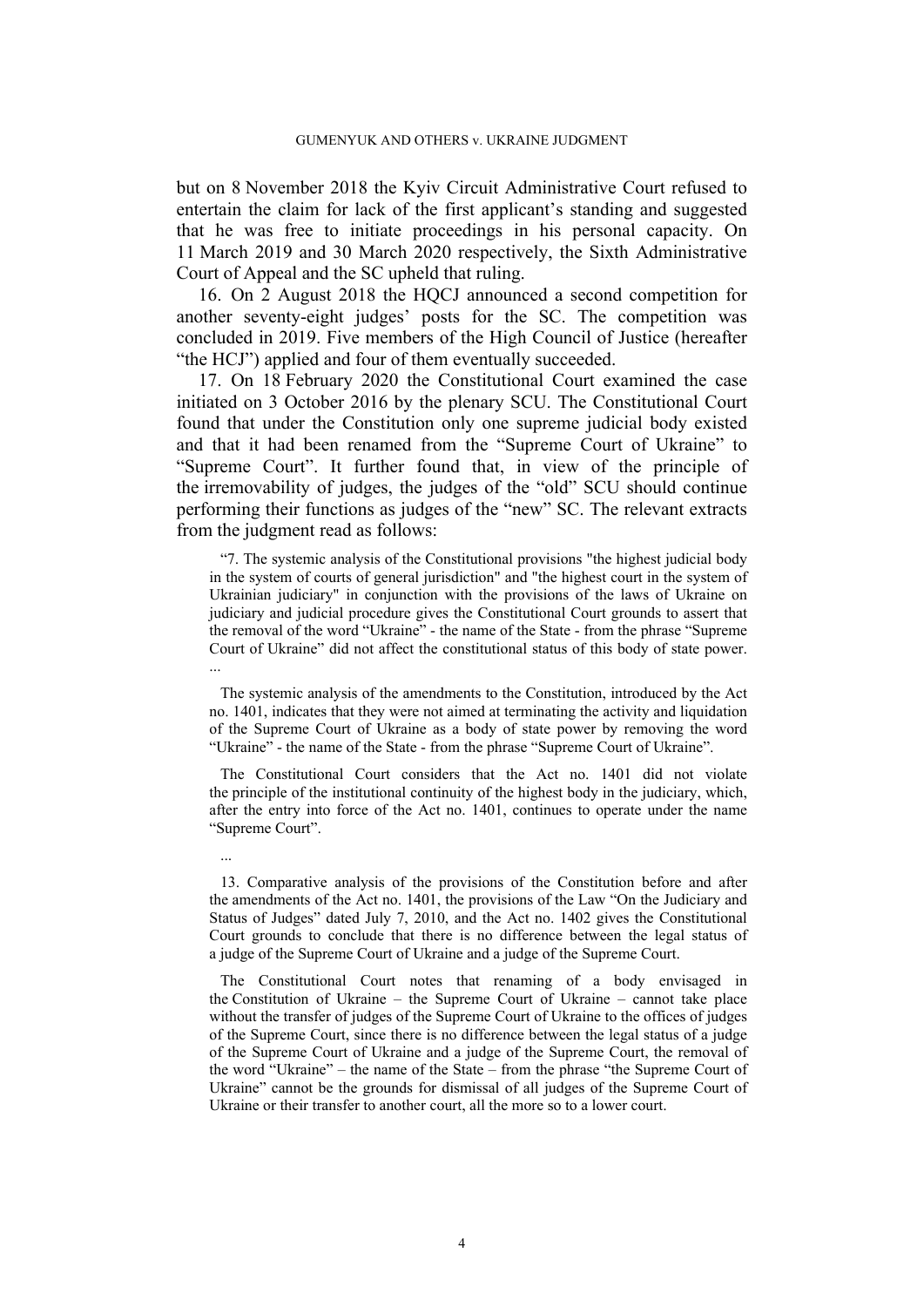#### GUMENYUK AND OTHERS v. UKRAINE JUDGMENT

Judges of the Supreme Court of Ukraine must continue to exercise their powers as judges of the Supreme Court. Therefore, making a difference between judges of the Supreme Court of Ukraine and those of the Supreme Court is not consistent with the principle of irremovability of judges, which is a part of the constitutional guarantee of the independence of judges.

...

...

..."

#### **Thus, ... the Constitutional Court of Ukraine rules that:**

2. The provisions of paragraph 7 "and shall be liquidated" as regards the Supreme Court of Ukraine, paragraph 14 "judges of the Supreme Court of Ukraine" ... of Section XII "Final and transitional provisions" of the Law of Ukraine "On the Judiciary and Status of Judges" of 2 June 2016, are not in conformity with the Constitution of Ukraine (unconstitutional).

<span id="page-6-0"></span>18. In June 2020, draft law no. 3711 was introduced in Parliament proposing that the judges of the SCU be enrolled in the staff of the SC. As of June 2021, this law has not yet been adopted and the applicants have not been able to resume their duties as Supreme Court judges. The Venice Commission and the Directorate General of Human Rights and Rule of Law (DGI) of the Council of Europe provided their comments on the draft law (see paragraph [35](#page-11-0) below).

19. According to the Government, the Liquidation Commission of the SCU regularly offered to pay all the salaries to the applicants according to the amounts determined on the basis of the previous law on the status of judges, as prescribed by transitional provisions of the Judiciary Act 2016. The Liquidation Commission made the amounts of their salaries available to the applicants and informed them about that. According to the information available to the Court, the applicants however did not appear to collect those amounts.

## II. ATTEMPTED TRANSFER OF THE APPLICANTS TO THE OTHER COURTS

20. On 20 June 2018 the HQCJ issued recommendations for transferring the applicants to various appellate courts.

21. One of the applicants (Ms G. Kanygina) lodged a claim against the HQCJ, challenging the recommendation concerning her transfer. On 27 August 2018 the SC, acting as the first-instance court, rejected the claim as inadmissible considering that it had not been open to Ms Kanygina to appeal against the recommendation in view of the fact that the High Council of Justice ("the HCJ") had not yet taken its decision on the basis of that recommendation. On 6 February 2019 the Grand Chamber of the SC upheld that ruling.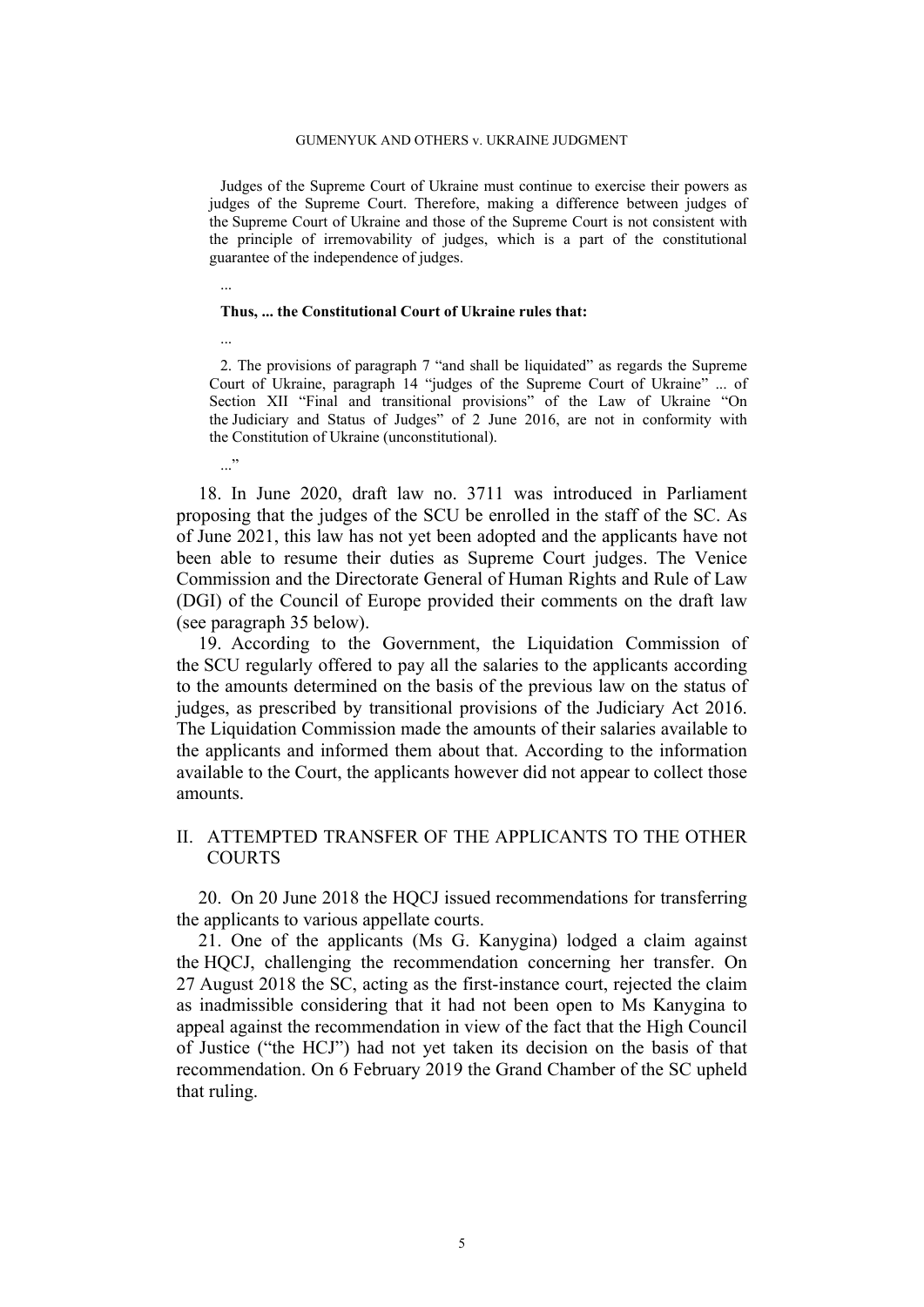<span id="page-7-2"></span>22. On 20 and 29 November 2018 the HCJ rejected the above-mentioned recommendations without considering them on the merits, noting that the appellate courts in question had ceased to operate due to restructuring. At the time when that decision was taken, five members of the HCJ were taking part in the second competition to the new SC (see paragraph [16](#page-5-0) above) and another member of the HCJ was the President of the new SC.

# RELEVANT LEGAL FRAMEWORK

# I. RELEVANT DOMESTIC LAW

#### **A. Constitution of Ukraine, 1996**

<span id="page-7-0"></span>23. According to the Constitution, new laws or acts amending existing laws may not narrow the content and scope of existing Constitutional rights and freedoms (Article 22 § 3). Everyone has the right to work, which includes earning a living by performing work of one's free choice or free will (Article 43  $\S$  1). Everyone is guaranteed the right to appeal in court against decisions, actions or omissions of public authorities, local governments and officials (Article 55 § 1).

<span id="page-7-1"></span>24. Article 126 of the Constitution (in the wording before the amendments of 2016) provided that judges held their posts for an indefinite term except for the judges of the Constitutional Court and those judges who were appointed for the first time for the period of five years. The same provision provided for the following exhaustive list of grounds for the dismissal of judges: (1) expiration of the term for which the judge was elected or appointed; (2) reaching the age of sixty-five; (3) inability to perform judicial duties resulting from health problems; (4) violation by a judge of the incompatibility requirements; (5) breach of the judicial oath; (6) criminal conviction; (7) termination of citizenship; (8) death or a decision declaring a judge missing or dead; and (9) resignation.

25. After the amendments of 2016, Article 126 similarly proclaims the principle that judges hold their posts for an indefinite term (Article 126 § 5) and provides for an exhaustive list of grounds for the dismissal of judges and the termination of their office which includes a refusal by a judge to be transferred to a different court in the event of the liquidation or reorganisation of the court where the judge was employed (Article 126 § 6 (5)).

26. According to Article 131 of the Constitution (as amended in 2016), the HCJ shall consist of twenty-one members, elected or appointed as follows: ten by the Congress of Judges from among judges or retired judges, two by the President of Ukraine, two by the Parliament, two by the Congress of Advocates of Ukraine, two by the All-Ukrainian Conference of Prosecutors, and the remaining two by the Congress of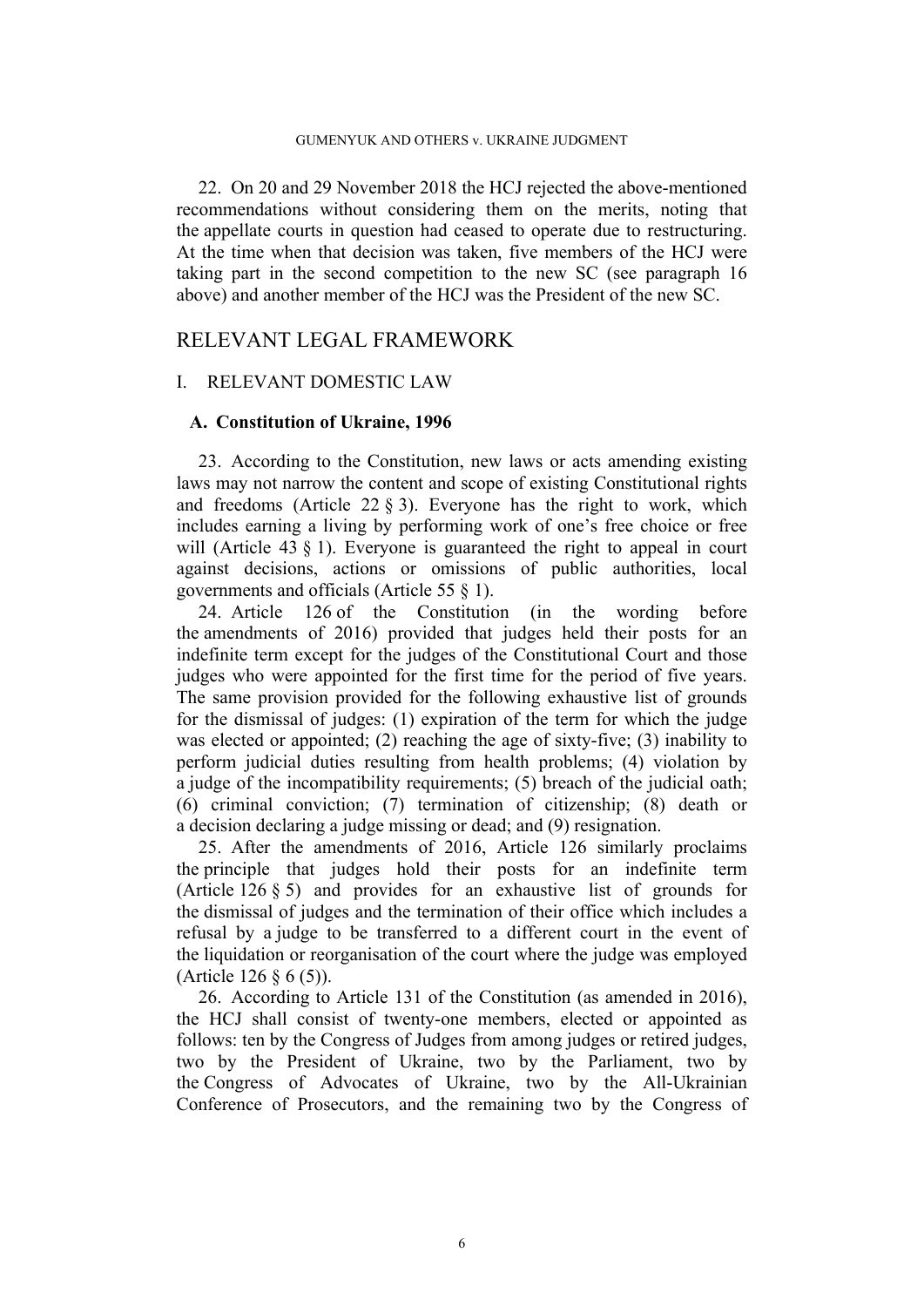representatives of legal higher education institutions and scientific institutions. The Head of the SC shall be an *ex officio* member of the HCJ.

#### **B. Code of Administrative Justice, 2005**

<span id="page-8-0"></span>27. Article 5 of the Code of Administrative Justice provides that everyone claiming that a decision, action or inaction of a public authority violates his or her rights, freedoms or legitimate interests has the right to apply to the administrative courts in accordance with the procedure established by that Code.

# **C. Judiciary and Status of Judges Act, 2016 ("the Judiciary Act 2016")**

28. Section 53 of the Judiciary Act 2016 provides that a judge may not be transferred to another court without his or her consent, except for (1) transfers in case of reorganisation, liquidation or cessation of the functioning of a court; (2) transfer as a disciplinary sanction.

## **D. High Council of Justice Act, 2016**

<span id="page-8-2"></span>29. According to the High Council of Justice Act, the question of transfer of a judge from one court to another shall be decided by the HCJ: (1) on the basis and within the limits of a recommendation by the HQCJ and the materials attached to it; or (2) on the basis of a report of the Disciplinary Chamber of the HCJ on the transfer of a judge to a lower court by way of disciplinary sanction (section 70). The issue of transferring a judge from one court to another shall be considered at a hearing of the HCJ (section 71 § 1) to which the judge concerned shall be invited. However, the absence of the judge concerned from the hearing, regardless of the reasons, does not preclude consideration of the issue in their absence (section 71 § 2). The recommendation of the HOCJ or the report of the Disciplinary Chamber of the HCJ must be read out at the beginning of the hearing (section 71  $\S$  3). The HCJ shall adopt a reasoned decision (section 71  $\S$  4) that can be appealed against. The court examining the appeal shall annul HCJ's decision if, among other grounds, it does not state the grounds for the transfer, as determined by law, or the reasons for the HCJ's conclusions (section 72).

## II. INTERNATIONAL MATERIAL

<span id="page-8-1"></span>30. In its General Comment No. 32 on Article 14 of the International Covenant on Civil and Political Rights (Right to equality before courts and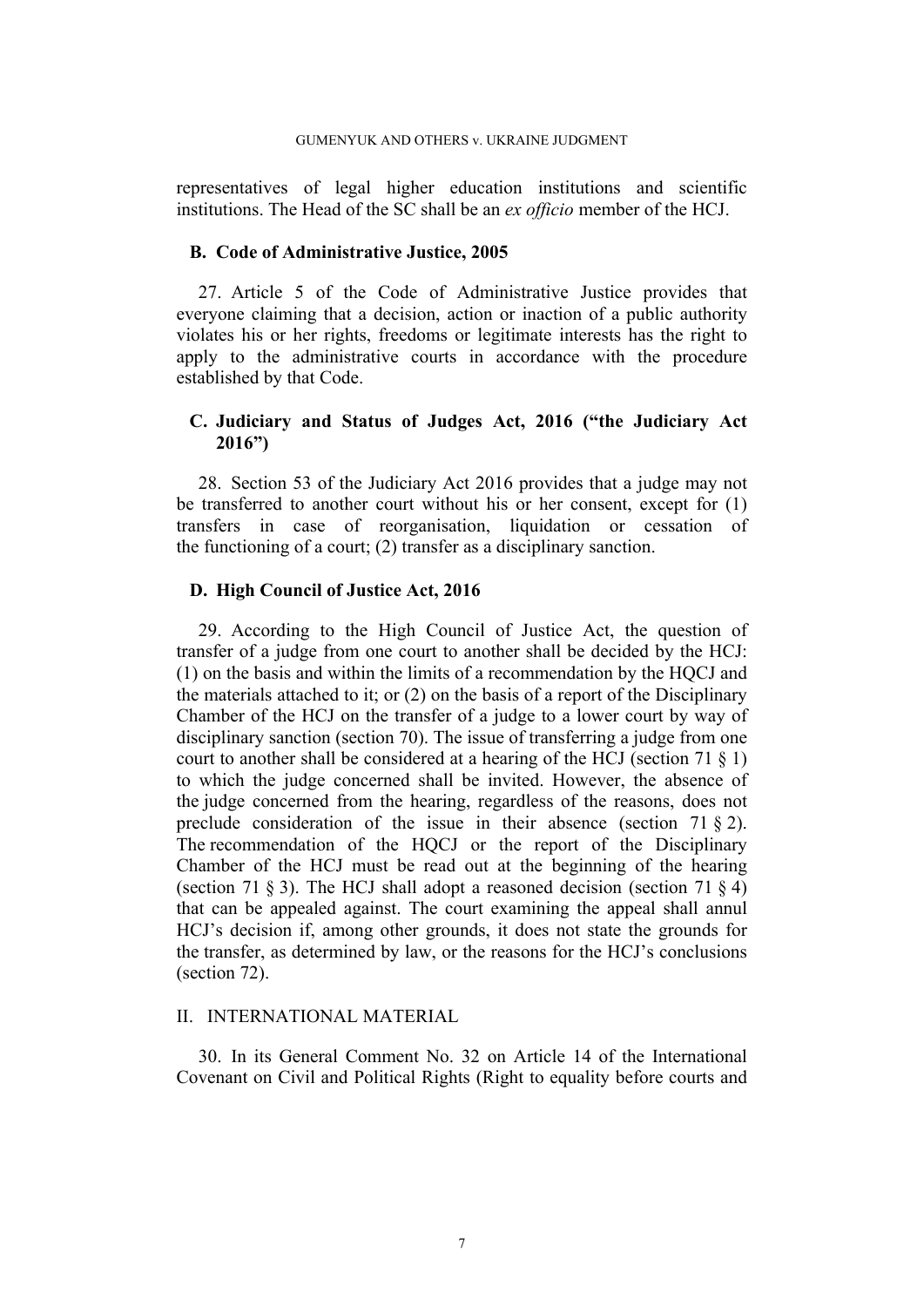tribunals and to a fair trial) published on 23 August 2007, the UN Human Rights Committee stated as follows (footnotes omitted):

"20. Judges may be dismissed only on serious grounds of misconduct or incompetence, in accordance with fair procedures ensuring objectivity and impartiality set out in the constitution or the law. The dismissal of judges by the executive, e.g. before the expiry of the term for which they have been appointed, without any specific reasons given to them and without effective judicial protection being available to contest the dismissal is incompatible with the independence of the judiciary. The same is true, for instance, for the dismissal by the executive of judges alleged to be corrupt, without following any of the procedures provided for by the law."

<span id="page-9-0"></span>31. The relevant extracts from the European Charter on the Statute for Judges (Department of Legal Affairs of the Council of Europe, 8-10 July 1998 DAJ/DOC (98)23) read as follows:

"1.1. The statute for judges aims at ensuring the competence, independence and impartiality which every individual legitimately expects from the courts of law and from every judge to whom is entrusted the protection of his or her rights. It excludes every provision and every procedure liable to impair confidence in such competence, such independence and such impartiality. The present Charter is composed hereafter of the provisions which are best able to guarantee the achievement of those objectives. Its provisions aim at raising the level of guarantees in the various European States. They cannot justify modifications in national statutes tending to decrease the level of guarantees already achieved in the countries concerned.

1.2. In each European State, the fundamental principles of the statute for judges are set out in internal norms at the highest level, and its rules in norms at least at the legislative level.

1.3. In respect of every decision affecting the selection, recruitment, appointment, career progress or termination of office of a judge, the statute envisages the intervention of an authority independent of the executive and legislative powers within which at least one half of those who sit are judges elected by their peers following methods guaranteeing the widest representation of the judiciary.

1.4. The statute gives to every judge who considers that his or her rights under the statute, or more generally his or her independence, or that of the legal process, are threatened or ignored in any way whatsoever, the possibility of making a reference to such an independent authority, with effective means available to it of remedying or proposing a remedy.

...

3.4. A judge holding office at a court may not in principle be appointed to another judicial office or assigned elsewhere, even by way of promotion, without having freely consented thereto. An exception to this principle is permitted only in the case where transfer is provided for and has been pronounced by way of a disciplinary sanction, in the case of a lawful alteration of the court system, and in the case of a temporary assignment to reinforce a neighbouring court, the maximum duration of such assignment being strictly limited by the statute, without prejudice to the application of the provisions at paragraph 1.4 hereof."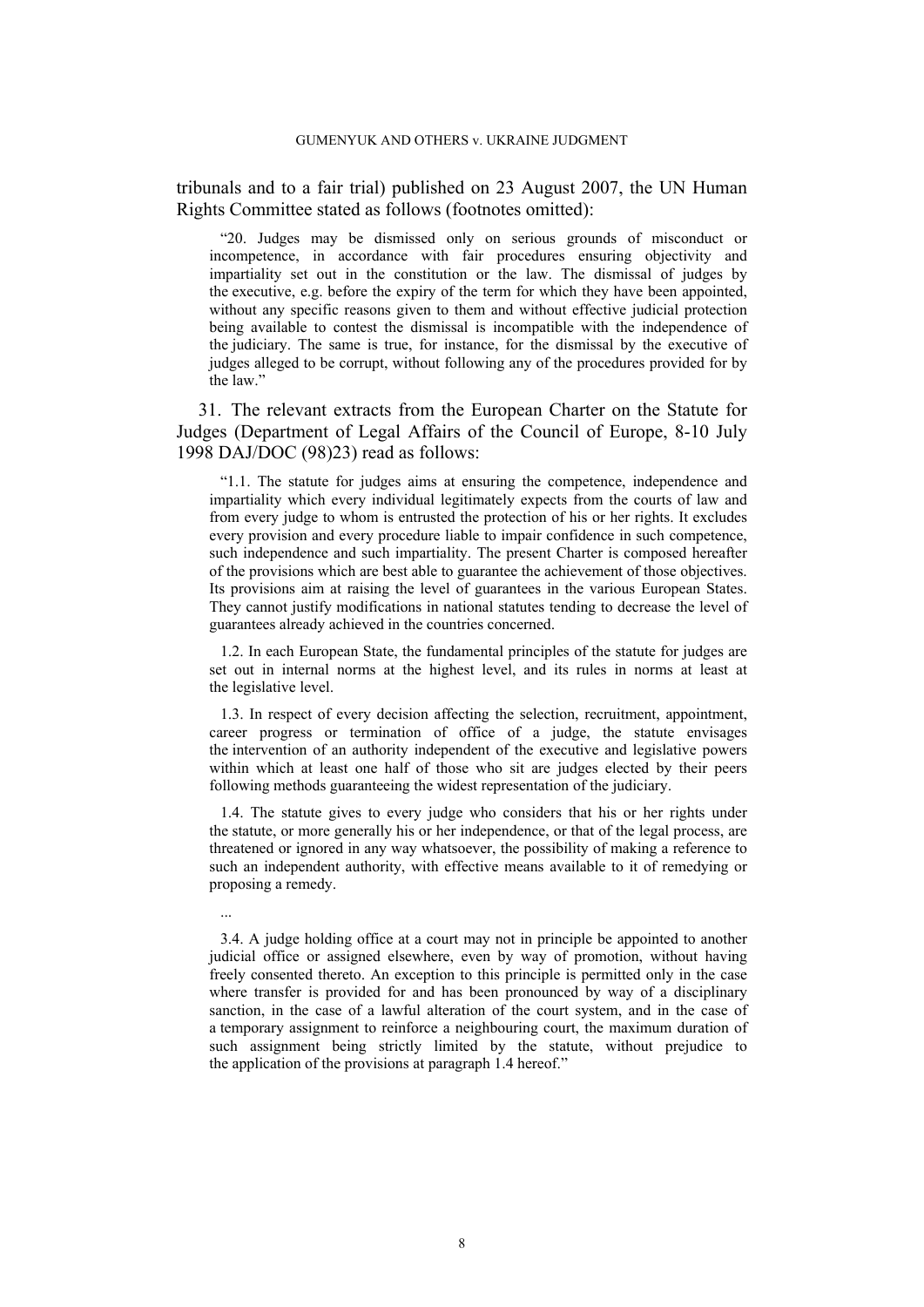32. The relevant extract from the Explanatory Memorandum to the European Charter on the Statute for Judges (mentioned above) provides as follows:

"3.4 The Charter enshrines the irremovability of judges, which means that a judge cannot be assigned to another court or have his or her duties changed without his or her free consent. However, exceptions must be allowed where transfer is provided for within a disciplinary framework, when a lawful re-organization of the court system takes place involving for example the closing down of a court or a temporary transfer is required to assist a neighbouring court. In the latter case, the duration of the temporary transfer must be limited by the relevant statute. Nevertheless, since the problem of transferring a judge without his or her consent is highly sensitive, it is recalled that under the terms of paragraph 1.4 he or she has a general right of appeal before an independent authority, which can investigate the legitimacy of the transfer. In fact, this right of appeal can also remedy situations which have not been specifically catered for in the provisions of the Charter where a judge has such an excessive workload as to be unable in practice to carry out his or her responsibilities normally."

<span id="page-10-1"></span>33. The relevant extracts from the appendix to Recommendation CM Rec (2010)12 of the Committee of Ministers of the Council of Europe to member States on judges' independence, efficiency and responsibilities, adopted on 17 November 2010, read:

"Tenure and irremovability

...

49. Security of tenure and irremovability are key elements of the independence of judges. Accordingly, judges should have guaranteed tenure until a mandatory retirement age, where such exists.

...

 $\cdot$ ..."

52. A judge should not receive a new appointment or be moved to another judicial office without consenting to it, except in cases of disciplinary sanctions or reform of the organisation of the judicial system.

<span id="page-10-0"></span>34. The following are extracts from the European Commission for Democracy through Law (Venice Commission) Opinion on the proposed amendments to the Constitution of Ukraine regarding the judiciary as approved by the Constitutional Commission on 4 September 2015, adopted by the Venice Commission at its 104th Plenary Session (Venice, 23-24 October 2015):

"36. In their joint opinion "on the Law on the Judiciary and the Status of Judges and amendments to the Law on the High Council of Justice of Ukraine", the Venice Commission and the Directorate of Human Rights of the Directorate General of Human Rights and the Rule of Law had indeed taken note of the Ukrainian authorities' explanation that a choice needed to be made between dismissing all the judges and inviting them to reapply for their position or assessing them in the manner proposed in the law. The Venice Commission and the Directorate expressed the view that "it may be both necessary and justified to take extraordinary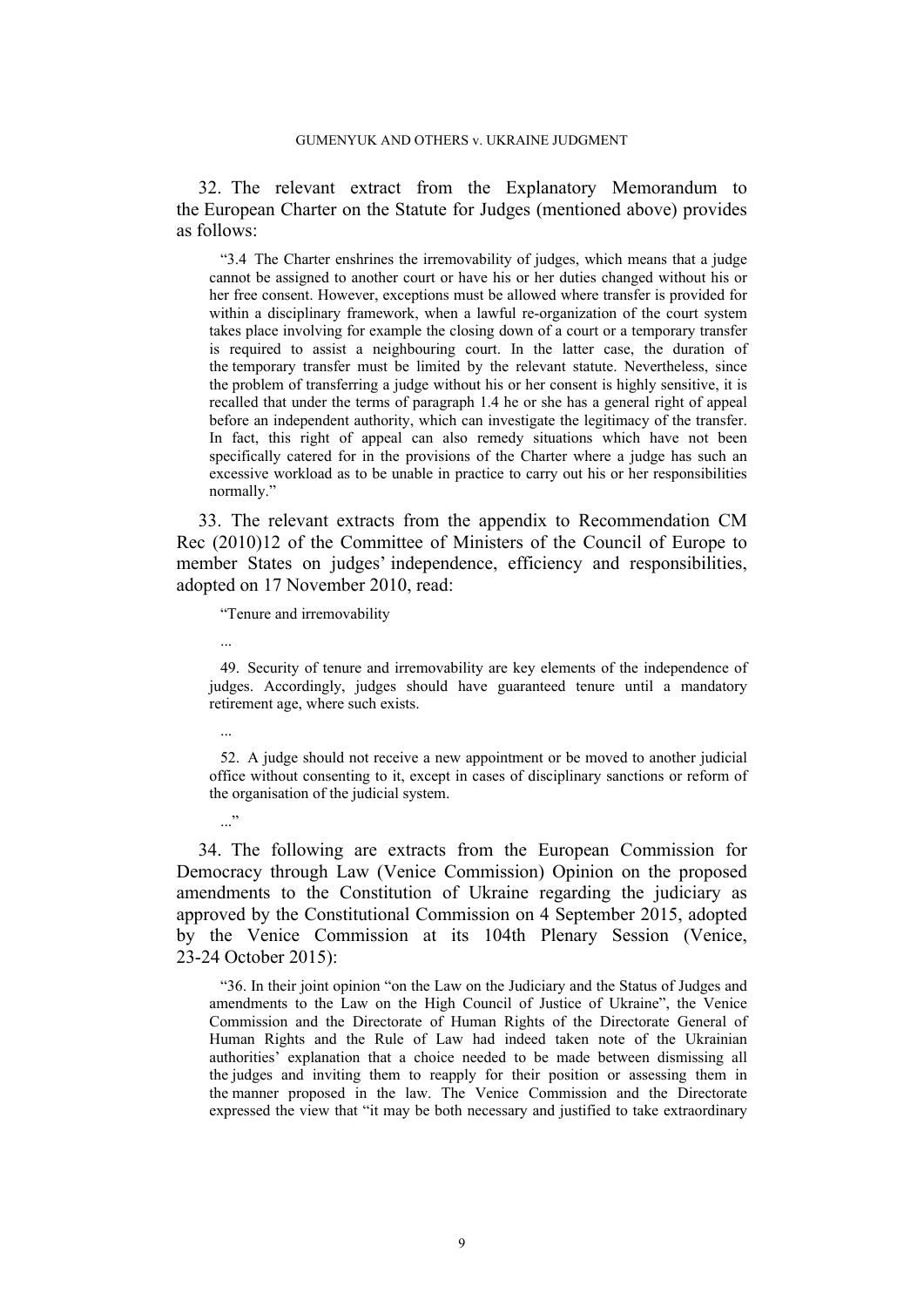measures" to remedy "corruption and incompetence among the judiciary which are a result of political influence on judges' appointments in the previous period" but that "dismissal of every member of the judiciary appointed during a particular period would not be an appropriate solution to the problems indicated by the authorities". They stressed in addition that even "the qualification assessment as provided for in transitional Article 6 should be regarded as wholly exceptional and be made subject to extremely stringent safeguards to protect those judges who are fit to occupy their positions" and that "the matter needs to be dealt with in a substantive legal provision in much more detail and requires constitutional underpinning". Finally, the Venice Commission and the Directorate called for "harmonisation with the lustration process".

39. In the view of the Venice Commission, the latest version of the constitutional amendments prepared by the Working Group on the Judiciary of the Constitutional Commission of Ukraine is very positive and well-drafted, and deserves to be fully supported."

...

<span id="page-11-0"></span>35. The Venice Commission and the Directorate General of Human Rights and Rule of Law (DGI) of the Council of Europe, in their Joint Opinion on the draft amendments to the law 'On the Judiciary and the Status of Judges' and certain laws on the activities of the Supreme Court and judicial authorities (draft law no. 3711), adopted by the Venice Commission at its 124th online Plenary Session (8-9 October 2020) observed as follows:

#### "**5. Integration of the Judges of the Supreme Court of Ukraine into the Supreme Court**

58. Clause 7 of Section XII "Final and transitional provisions" of draft Law no. 3711 transfers the remaining eight judges of the 'old' Supreme Court of Ukraine to the Supreme Court.

59. In order to implement the decision 2-p/2020 of Constitutional Court of 18 February 2020, there is indeed an urgent need to resolve the issue of the alignment of the Supreme Court. The Constitutional Court held that in the 2016 reform, the old "Supreme Court of Ukraine" was only renamed "Supreme Court" and no new court was created. This is a coherent argument avoiding the existence of two parallel courts. There must indeed be continuity between the 'old' and the 'new' Court, not least to ensure that the Supreme Court can refer to the case-law of the former Supreme Court of Ukraine. The lack of a de-registration of the old Supreme Court of Ukraine was clearly not a useful step. The decision of the Constitutional Court corrects that error. In general, what matters is the situation as set out in the law, not the formal registration of a legal entity, which nevertheless should be corrected. It is up to the Ukrainian authorities to find a solution within the framework of the decision of the Constitutional Court, according to which there is a single supreme court."

36. Other relevant international material, including the UN Basic Principles on the Independence of the Judiciary, the decisions of the UN Human Rights Committee, the Opinions of the Consultative Council of European Judges, the Opinions of the Venice Commission, the case-law of the Inter-American Court of Human Rights, the Universal Charter of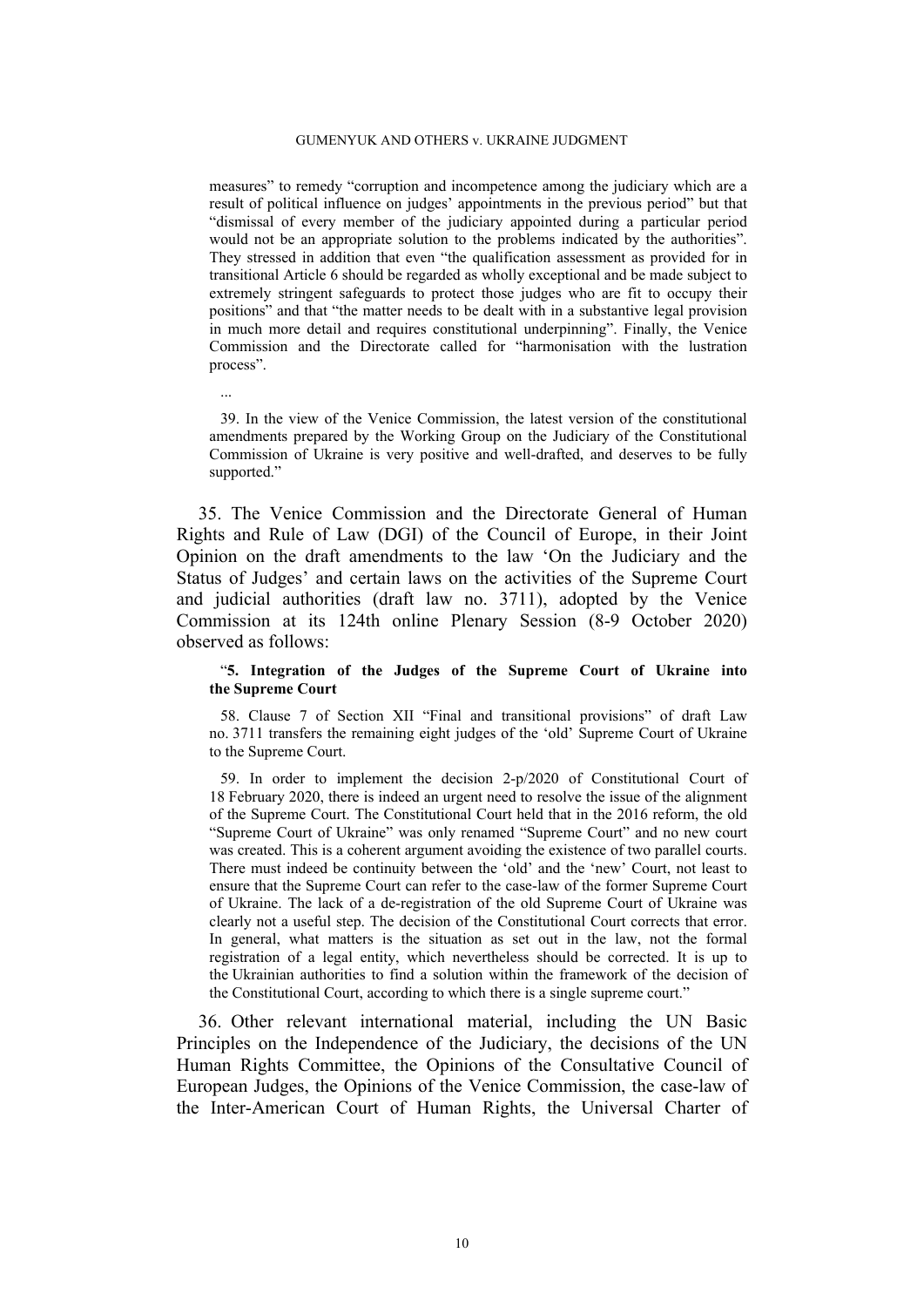the Judge approved by the International Association of Judges, and the International Bar Association's Minimum Standards of Judicial Independence can be found in the judgment in the case of *Baka v. Hungary* [GC] (no. 20261/12, §§ 72, 74-76, 79-87, 23 June 2016).

## THE LAW

## I. ALLEGED VIOLATION OF ARTICLE 6 § 1 OF THE **CONVENTION**

37. The applicants raised two complaints under that provision. First, they complained that they did not have access to a court to challenge their alleged unlawful prevention from exercising their judicial functions as a result of legislative amendments in 2016. Secondly, they complained that in 2018, when dealing with the issue of their attempted transfer to other judicial posts, the HCJ failed to act as an "independent and impartial tribunal".

38. The applicants relied on Article 6 § 1 of the Convention which reads, in so far as relevant, as follows:

"In the determination of his civil rights and obligations ... everyone is entitled to a fair ... hearing ... by an independent and impartial tribunal established by law."

## **A. Alleged violation of right of access to a court as a result of the 2016 legislative amendments**

#### *1. Admissibility*

#### **(a) The parties' submissions**

39. The Government submitted that Article 6 was not applicable to the applicants' complaint of lack of access to court because there was no civil right at stake in view of the public nature of their employment; moreover, the lack of a judicial remedy to challenge the applicants' removal from their judicial duties had been justified under the *Eskelinen* test. In that regard the Government noted that the legislative amendments providing for the liquidation of the SCU had been adopted in order to carry out an overall judicial reform and that all the judges of the new SC had had to go through the filter of a rigorous competition.

<span id="page-12-0"></span>40. The Government further argued that all the applicants had failed to exhaust domestic remedies in respect of their complaint of lack of access to court since they had not challenged the liquidation procedure of the SCU. The proceedings initiated by the first applicant on behalf of the SCU, and not in his personal capacity (see paragraph [15](#page-4-0) above), had been devoid of any prospect of success and were irrelevant. The Government submitted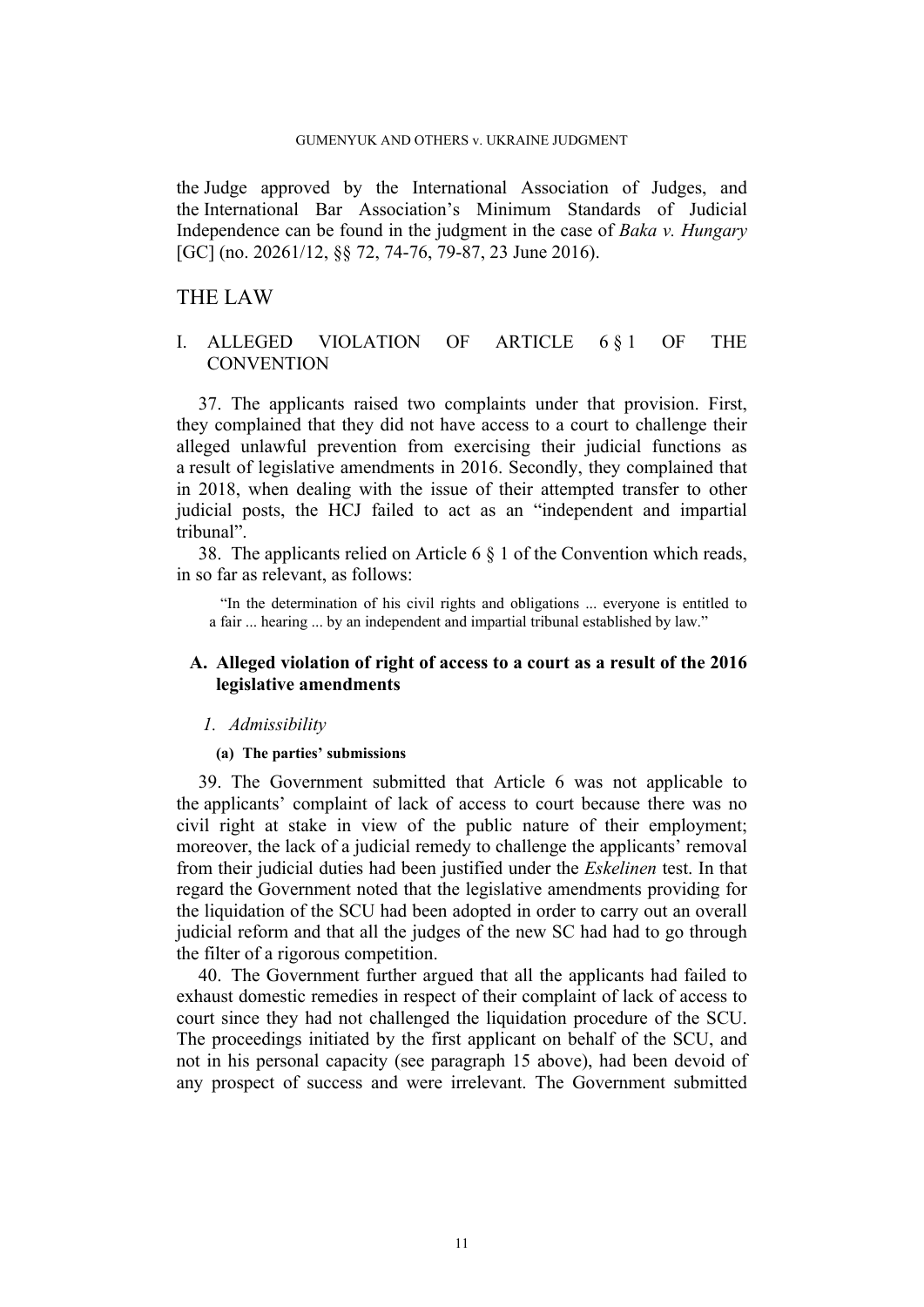however that in so far as the applicants' complaint concerned legislative measures, the applicants had not had a remedy against a parliamentary law.

41. The Government then submitted that the second applicant had not complied with the six-month rule under Article 35 § 1 of the Convention. They noted that the second applicant had not participated in the competition for the new SC which had started to function on 15 December 2017 (see paragraph [14](#page-4-1) above). If she had considered that the establishment of the new SC had been in violation of her rights, she should have applied to the Court within six months of the date when the alleged violation had taken place.

42. The applicants maintained their complaints and submitted that the situation complained of was of a long-term nature and that they had no effective remedy. Accordingly, their complaints could not be dismissed on the grounds of failure to comply with the six-month rule or the rule of exhaustion of domestic remedies.

#### **(b) The Court's assessment**

43. The Court wishes to make it clear at the outset that Convention does not prevent States from taking legitimate and necessary decisions to reform the judiciary. The Court is aware of the complicated background and context of the impugned judicial reform in Ukraine and considers that it is not its role to pronounce on its goals and appropriateness or determine whether it was justified under Ukrainian constitutional law. As highlighted by the Venice Commission (see paragraph [34](#page-10-0) above), it may be necessary and justified to take extraordinary measures in order to remedy corruption and incompetence among the judiciary. However, the Court must examine whether the applicants' rights under the Convention were affected by the manner in which the reform was actually implemented. In this regard, the first question arises whether Article 6 applies to the present case.

#### *(i) Applicability of Article 6*

#### (1) Existence of a right

44. The Court reiterates that for Article 6 § 1 in its civil limb to be applicable, there must be a "dispute" regarding a "right" which can be said, at least on arguable grounds, to be recognised under domestic law, irrespective of whether it is protected under the Convention. The dispute must be "genuine" and "serious"; it may relate not only to the actual existence of a right but also to its scope and the manner of its exercise and finally, the result of the proceedings must be "directly decisive" for the right in question, mere tenuous connections or remote consequences are not sufficient to bring Article 6 § 1 into play (see *Baka*, cited above, § 100 and *Denisov v. Ukraine* [GC], no. 76639/11, § 44, 25 September 2018).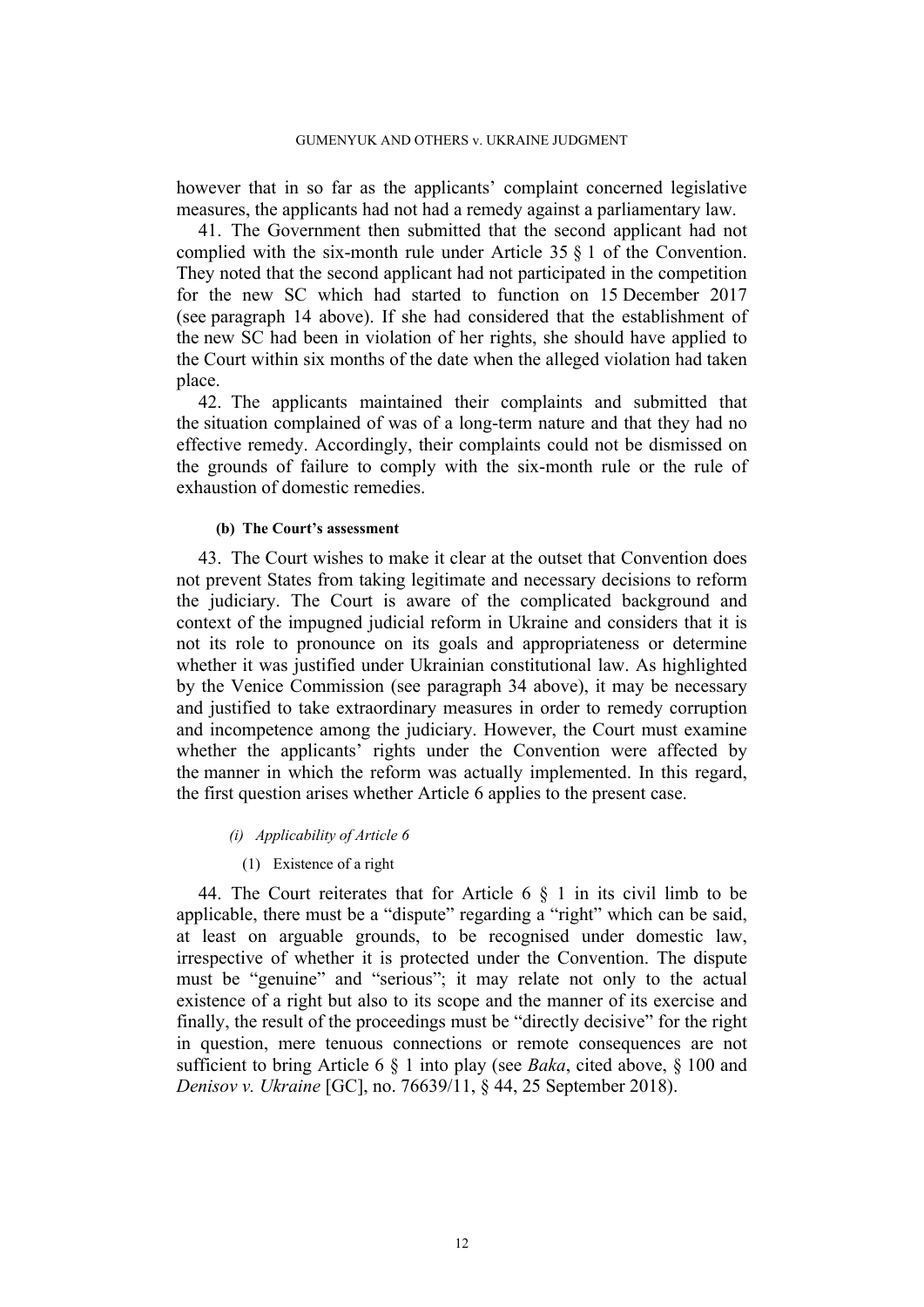45. Article 6 § 1 does not guarantee any particular content for (civil) "rights and obligations" in the substantive law of the Contracting States: the Court may not create by way of interpretation of Article 6  $\S$  1 a substantive right which has no legal basis in the State concerned (see, for example, *Roche v. the United Kingdom* [GC], no. 32555/96, § 117, ECHR 2005-X). The starting-point must be the provisions of the relevant domestic law and their interpretation by the domestic courts (ibid., § 120; see also *Károly Nagy v. Hungary* [GC], no. 56665/09, § 62, ECHR 2017, and *Regner v. the Czech Republic* [GC], no. 35289/11, § 100, 19 September 2017). The Court would need strong reasons to differ from the conclusions reached by the superior national courts by finding, contrary to their view, that there was arguably a right recognised by domestic law (see *Károly Nagy*, cited above, § 62).

46. The Court's traditional approach to determining whether there is a "right" attracting the application of Article 6 is based on the distinction between the substantive content of the right invoked and possible procedural obstacles to obtaining judicial protection thereof (see *Roche*, cited above, § 119). Whether a person has an actionable domestic claim may depend not only on the content, properly speaking, of the relevant civil right as defined under national law, but also on the existence of procedural bars preventing or limiting the possibilities of bringing potential claims to court (see *Lupeni Greek Catholic Parish and Others v. Romania* [GC], no. 76943/11, § 87, 29 November 2016). In the latter kind of case Article 6 § 1 may be applicable (see *Petko Petkov v. Bulgaria*, no. 2834/06, § 26*,* 19 February 2013, with further reference to *Al-Adsani v. the United Kingdom* [GC], no. 35763/97, § 47, ECHR 2001-XII).

47. By implication, Article 6 remains inapplicable where it is clear beyond argument that no right exists in domestic law (see *Sultana v. Malta* (dec.), no. 970/04, 11 December 2007). Such is the case where a person's rights under the domestic legislation are limited to a mere hope of being granted a right, with the actual grant of that right depending on an entirely discretionary and unreasoned decision of the authorities (see *Regner v. the Czech Republic* [GC], no. 35289/11, § 103, 19 September 2017).

48. In determining whether there was a "right" within the meaning of Article 6 § 1, the Court needs to ascertain only if the applicants' arguments were sufficiently tenable, not whether they would necessarily have won had they had access to a court (see, *inter alia*, *Neves e Silva v. Portugal*, 27 April 1989, § 37, Series A no. 153-A). In so doing, the Court must have regard to the wording of the relevant legal provisions and to their interpretation, if any, by the domestic courts (see *Yanakiev v. Bulgaria*, no. 40476/98, § 58, 10 August 2006). Nevertheless, the concept of "civil rights and obligations" is an autonomous concept deriving from the Convention which cannot be interpreted solely by reference to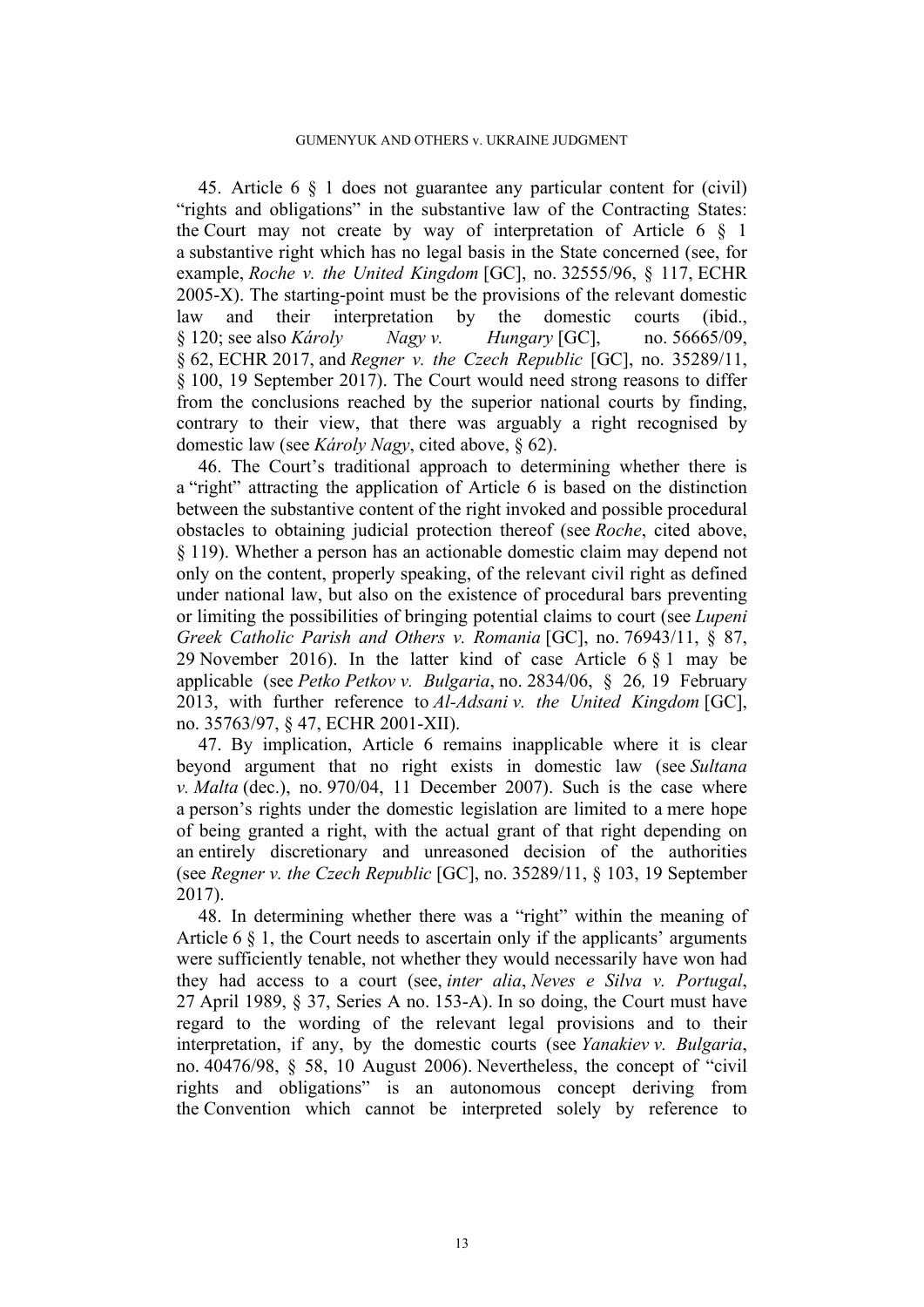the respondent State's domestic law (see *Naït-Liman v. Switzerland* [GC], no. 51357/07, § 106, 15 March 2018). In that connection, in its assessment of whether there existed a "right" that an applicant can rely on arguable grounds, the Court takes domestic provisions as a starting point only (see, among many other authorities, *Denisov*, cited above, § 45) and may rely on international norms to assess or enhance the interpretation of the existence of a right (see, for example, *Enea v. Italy* [GC], no. 74912/01, § 101, ECHR 2009; *Boulois v. Luxembourg* [GC], no. 37575/04, § 102, ECHR 2012; and *Naït-Liman*, cited above, § 108).

49. The Court reiterates that although there is in principle no right under the Convention to hold a public post entailing the administration of justice (see *Dzhidzheva Trendafilova v. Bulgaria* (dec.), no. 12628/09, § 38, 9 October 2012; and concerning tenured judicial positions, *Baka*, cited above, § 107; *Denisov*, cited above, § 47, and *Kövesi v. Romania*, no. 3594/19, § 113, 5 May 2020), such a right may exist at the domestic level.

50. In the present case it is not disputed that all the applicants were entitled under the domestic law to remain judges until their retirement if none of the exceptional grounds for early termination of office, as set out in Article 126 of the Constitution, materialised. However, as a result of the "final and transitional provisions" of the Judiciary Act 2016 ordering the liquidation of the SCU and the establishment of the new SC and also as a result of further measures taken in order to implement the judicial reform, the applicants, while not being formally dismissed, were in fact prevented from exercising their judicial functions, at least for a certain period of time, despite what the Constitutional Court also confirmed to be the validity of their tenure.

51. The wording of the domestic provisions relating to the applicants' status (see paragraphs [23](#page-7-0) and [24](#page-7-1) above), could give rise to various interpretations, including that the applicants were entitled solely to remain active judges, and not necessarily to keep their posts in a particular court of law. At the time of the impugned events in 2016, there was no case law making clear the precise scope and meaning of the constitutional guarantees at issue. However, it was not disputed that the relevant constitutional principles provided the applicants at least with an arguable basis on which the right to be protected against arbitrary removal from judicial duties could be claimed (see, *matatis matandis*, *Bilgen*, cited above, § 57 in fine).

<span id="page-15-0"></span>52. The Court does not find any reason to doubt that such a right existed at the domestic level. In this regard, the Court recalls that it has on many occasions emphasised the special role in society of the judiciary which, as the guarantor of justice, a fundamental value in a State governed by the rule of law, must enjoy public confidence if it is to be successful in carrying out its duties (see *Baka*, cited above, § 165, with further references). Given the prominent place that the judiciary occupies among State organs in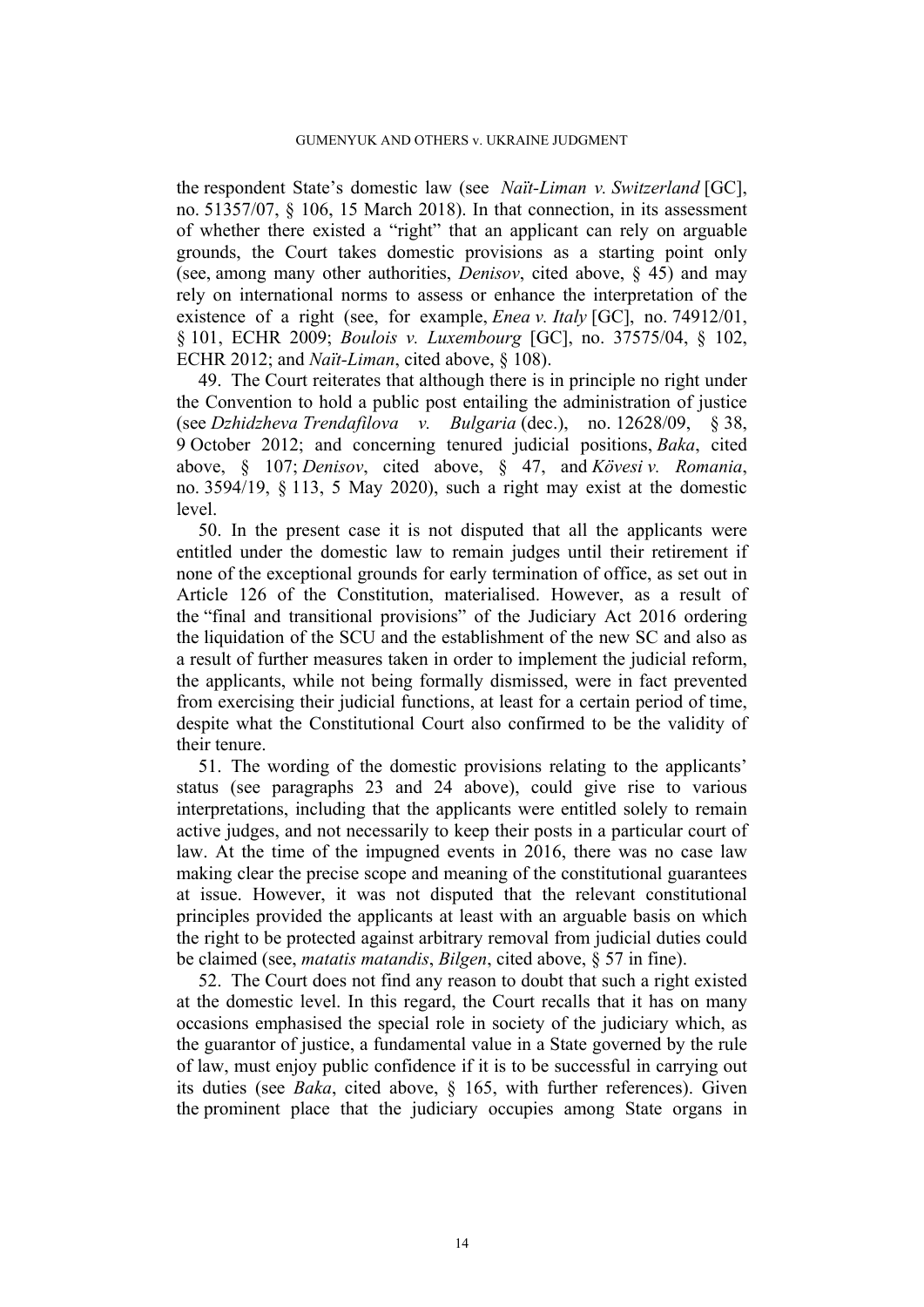a democratic society and the growing importance attached to the separation of powers and to the necessity of safeguarding the independence of the judiciary (see *Ramos Nunes de Carvalho e Sá v. Portugal* [GC], nos. 55391/13 and 2 others, § 196, 6 November 2018), the Court must be particularly attentive to the protection of members of the judiciary against measures affecting their status or career that can threaten their judicial independence and autonomy.

53. In this connection, the principles of international law or common values of the Council of Europe can be relied on to enhance the interpretation of domestic law as to the existence of such a right (see *Bilgen*, cited above, § 62). The Court reiterates that the consensus emerging from specialised international instruments and the practice of Contracting States may constitute a relevant consideration when it interprets the provisions of the Convention in specific cases (see *Demir and Baykara v. Turkey* [GC], no. 34503/97, § 85, ECHR 2008). The Court further points out that in a number of judgments, it has used, for the purpose of interpreting the Convention, intrinsically non-binding instruments of Council of Europe organs, in particular recommendations and resolutions of the Committee of Ministers and the Parliamentary Assembly, as well as norms emanating from other organs of the Council of Europe, whether supervisory mechanisms or expert bodies which do not have the function of representing States Parties to the Convention (ibid., §§ 74-75, and the cases cited therein).

54. Having regard to the Council of Europe material cited in paragraphs [31](#page-9-0) and [33](#page-10-1) above in a non-exhaustive manner, there is no doubt that that judges may claim, on the basis of the professional guarantees afforded to them, that the principles of independence of the judiciary and the security of tenure of judges should be fully complied with in measures affecting their status or career. Furthermore, the European Charter on the Statute for Judges, despite being non-binding on the member States, provides for a right of appeal for any judge who considers that his or her rights under the statute, or more generally independence, or that of the legal process are threatened or infringed.

55. The Court further notes that after the ruling of the Constitutional Court of 18 February 2020 the exact scope of the applicants' "right" in this context was sufficiently established and articulated under the domestic law. According to the Constitutional Court, the impugned legislative measures "[could not] be the grounds for dismissal of all judges of the Supreme Court of Ukraine or their transfer to another court, all the more so to a lower court"; it ruled that "Judges of the Supreme Court of Ukraine [had to] continue to exercise their powers as judges of the Supreme Court" (see paragraph [17](#page-5-1) above). In providing this specific interpretation of the Constitutional guarantees, the Constitutional Court made it clear that the applicants had a right to remain judges of the highest judicial body.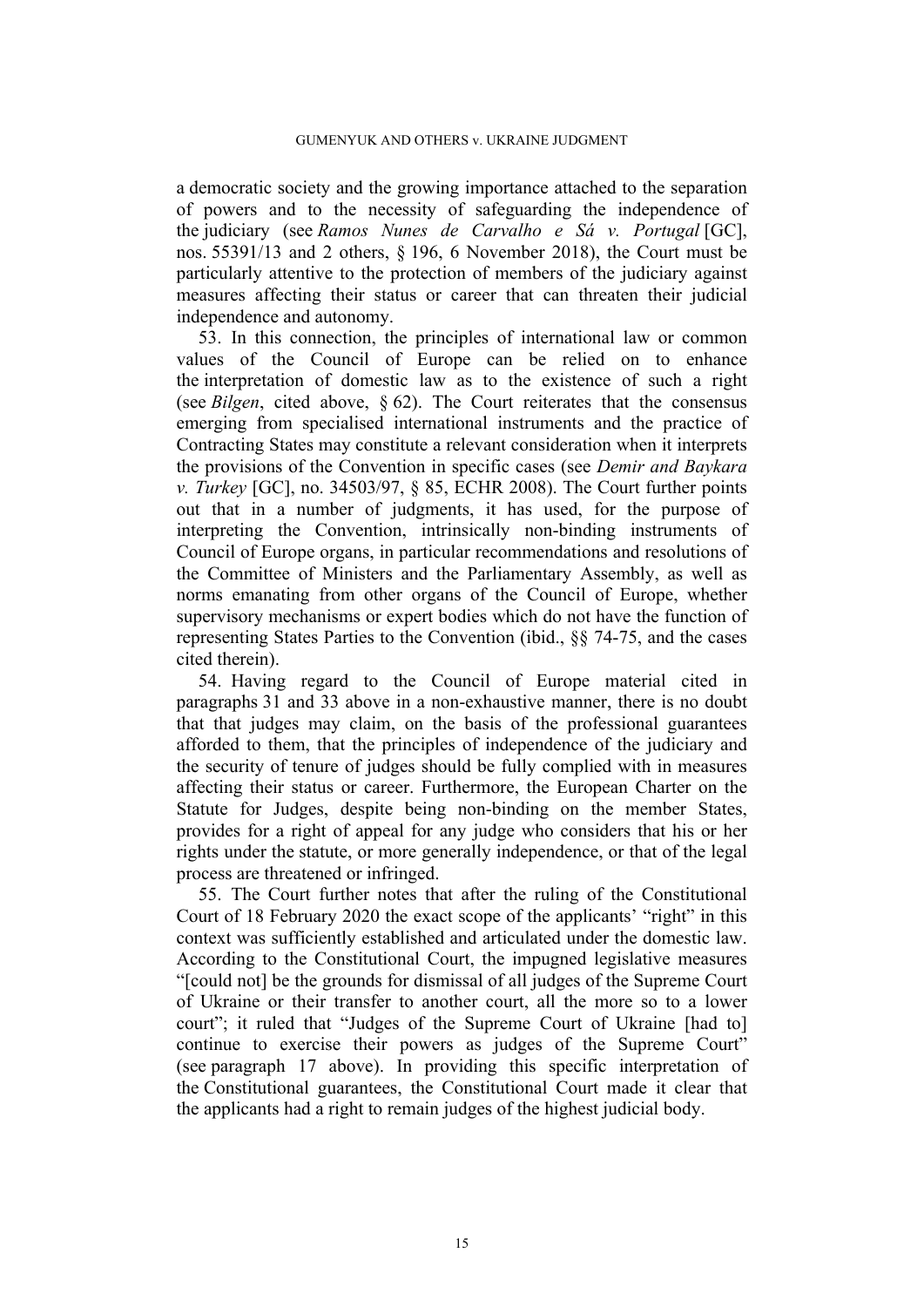56. In such circumstances, the Court finds that the applicants' dispute concerned a "right" within the meaning of Article 6. Moreover, the applicant's dispute was "genuine" and it was "serious", having regard to the role of the judicial functions which the applicants were prevented from exercising. Likewise, the dispute was "directly decisive" for the applicants' rights because it was precisely about the impossibility for the applicants to exercise their judicial profession.

#### (2) Civil nature of the right

#### ‒ *Recapitulation of the case-law*

57. The scope of the "civil" concept in Article 6 is not limited by the immediate subject matter of the dispute. Instead, the Court has developed a wider approach, according to which the "civil" limb has covered cases which might not initially appear to concern a civil right but which may have direct and significant repercussions on a private pecuniary or non-pecuniary right belonging to an individual. Through this approach, the civil limb of Article 6 has been applied to a variety of disputes which may have been classified in domestic law as public-law disputes (see *Denisov,* cited above, § 51).

58. In cases of employment disputes concerning civil servants, the Court applies a two-tier test, which it established in its Grand Chamber judgment in *Vilho Eskelinen* (cited above – hereinafter referred to as the "*Eskelinen* test"). In order for the respondent State to be able to rely before the Court on the applicant's status as a civil servant in excluding the protection embodied in Article 6, two conditions must be fulfilled. Firstly, the State in its national law must have expressly excluded access to a court for the post or category of staff in question. Secondly, the exclusion must be justified on objective grounds in the State's interest. The mere fact that the applicant is in a sector or department which participates in the exercise of power conferred by public law is not in itself decisive. In order for the exclusion to be justified, it is not enough for the State to establish that the civil servant in question participates in the exercise of public power or that there exists a "special bond of trust and loyalty" between the civil servant and the State, as employer. It is also for the State to show that the subject matter of the dispute in issue is related to the exercise of State power or that it has called into question the special bond. Thus, there can in principle be no justification for the exclusion from the guarantees of Article 6 of ordinary labour disputes, such as those relating to salaries, allowances or similar entitlements, on the basis of the special nature of relationship between the particular civil servant and the State in question. There will, in effect, be a presumption that Article 6 applies. It will be for the respondent Government to demonstrate, firstly, that a civil-servant applicant does not have a right of access to a court under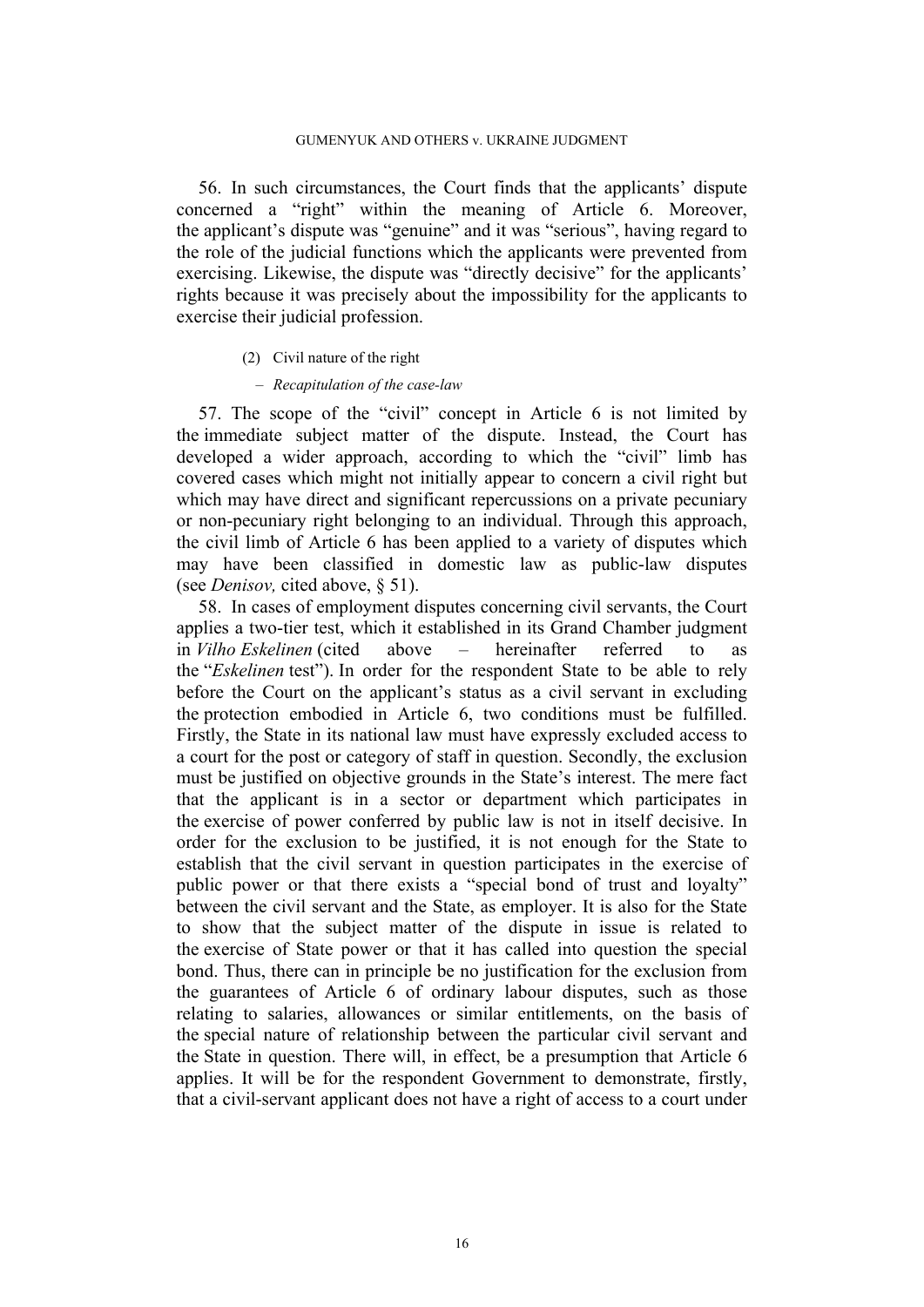national law and, secondly, that the exclusion of the rights under Article 6 for the civil servant is justified (ibid.,  $\frac{62}{2}$ ).

59. The Court reiterates that an applicant may not be excluded from the protection of Article 6 of the Convention solely on account of his or her status as a judge. It recalls that in *Baka* (cited above), it confirmed the approach taken in a number of Chamber judgments that the *Eskelinen* test applied to disputes concerning judges (ibid., § 104). This covered all types of disputes, including those relating to recruitment/appointment, career/promotion, transfer and termination of service/dismissal (ibid., § 105).

#### ‒ *Application of those principles to the present case*

60. In the present case the Government challenged the qualification of the applicants' dispute as "civil" within the meaning of Article 6 of the Convention. They submitted that the Liquidation Commission of the SCU had offered the applicants their usual salaries after their removal from their judicial duties, however the applicants had failed to collect them. For the Court, these facts are not decisive. The applicants' dispute was not about the renumeration but about their inability to exercise their mandate as judges which had direct bearing on the applicants' professional and personal development and the possibility to establish relationships with others, the concepts which largely fall in the area of private life under the Convention (see, for the origins, *Pretty v. the United Kingdom*, no. 2346/02, § 61, ECHR 2002-III, and *Niemietz v. Germany*, 16 December 1992, § 29, Series A no. 251-B). These private-law aspects of the matter are substantial and they cannot be overweighed by the public nature of the applicants' employment (see *Denisov*, cited above, § 53 and *Bilgen v. Turkey*, no. 1571/07, § 69, 9 March 2021). Moreover, taking into account that the impugned measure had considerable effects on the applicants' professional life and the exercise of their functions as judges and that it was a unilateral measure which was neither insignificant nor a mere formality, the Court considers that it would be not only artificial but would also undermine the protection of the special role of the judiciary in society to exclude the dispute at issue from the protection of Article 6.

61. The Court will next examine whether the applicants' dispute could be excluded from the protection of Article 6 of the Convention on the basis of two conditions set out in the *Eskelinen* test. As to the first condition, notably the exclusion of access to a court for the post or category of staff in question, it has not been disputed that the applicants would generally have access to a court in respect of their claims related to their tenure, including claims about unlawful removal from office or hindrance in the exercise of their duties (see paragraph [27](#page-8-0) above). However, the facts of the present case may not exactly fit the general pattern since the applicants were effectively prevented from exercising their judicial functions by way of a parliamentary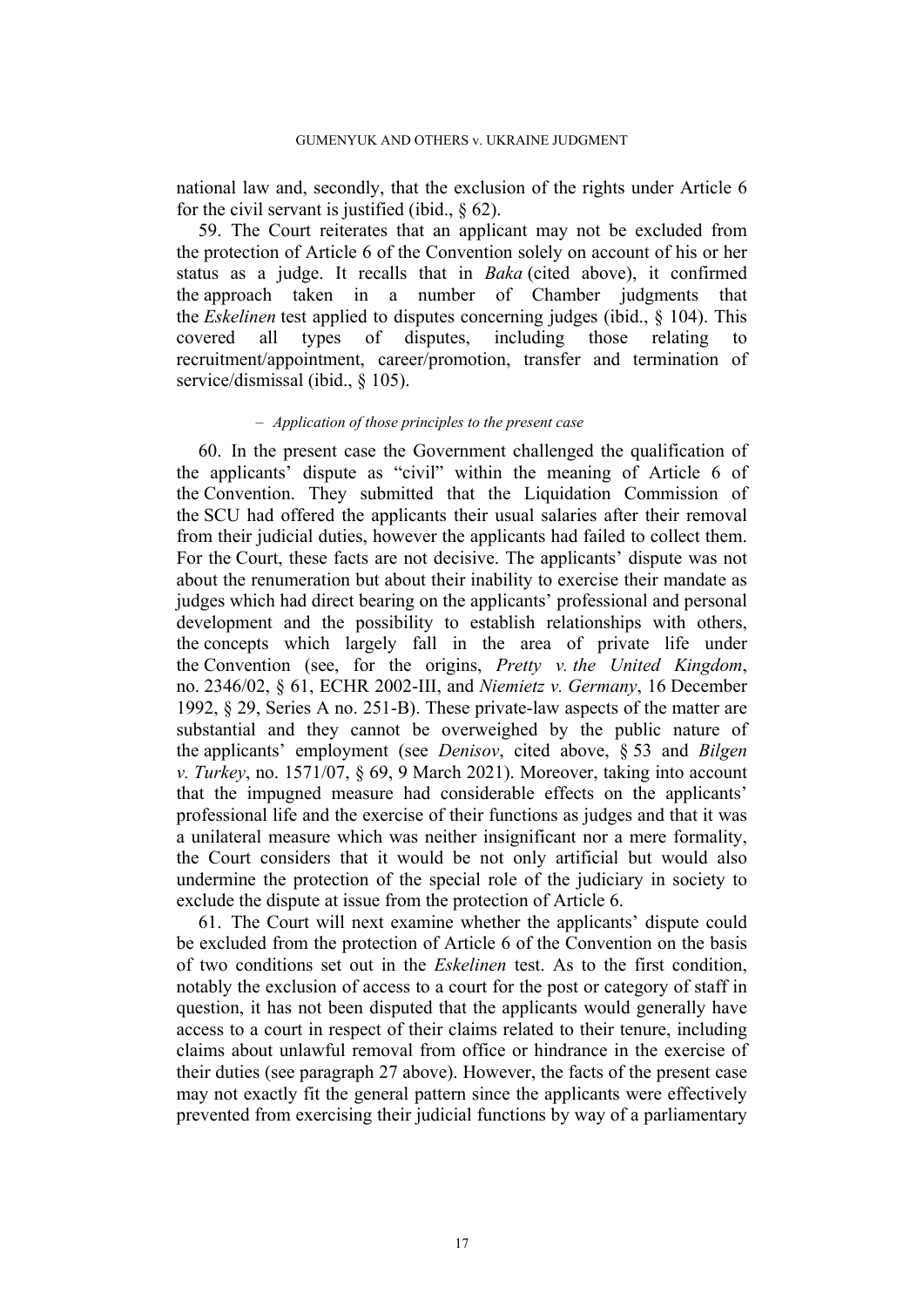law reforming the judiciary. The Court has previously found in a number of cases against Ukraine that the courts of general jurisdiction in Ukraine did not have power to set aside laws as being unconstitutional and at the relevant time an individual had no right of individual petition to the Constitutional Court, which is the sole court empowered to repeal a statutory provision. Therefore, where an applicant's complaint directly concerned a statutory provision, the Court concluded that he or she had no remedy which could be considered effective (see, for example, *Zaichenko v. Ukraine (no. 2)*, no. 45797/09, § 112, 26 February 2015 with further references; see also *Oleksandr Volkov v. Ukraine*, no. 21722/11, § 128, ECHR 2013). These considerations are equally pertinent in the present case.

62. In this context the Court notes that the substance of the applicants' dispute was raised by the plenary SCU in the proceedings before the Constitutional Court which took cognisance of the matter and subsequently delivered a judgment on the merits favourable to the applicants (see paragraph [17](#page-5-1) above). However, the judgment of the Constitutional Court was not self-executing and the applicants were not parties to the proceedings before that court. The proceedings in the Constitutional Court were opened at the request of the plenary SCU, acting as a public authority, when it was still operational. The fact that the constitutional proceedings, directly touching the substance of the applicants' claims, were initiated by the plenary SCU in a public-law action is not therefore decisive since the applicants were unable to bring the matter to the Constitutional Court in their individual capacity as judges.

63. In their objection regarding the non-exhaustion of domestic remedies, the Government contended that the applicants should have challenged the liquidation procedure of the SCU (see paragraph [40](#page-12-0) above). The Court considers that the Government's argument is not convincing because it has not been shown that challenging the liquidation process of a legal entity in court could restore the applicants' judicial functions which had been effectively terminated by a legislative act, not by the decisions or measures taken in the course of the liquidation proceedings.

64. The above considerations suggest that the applicants did not have a right of access to a court under national law in relation to their claim which is at issue in the present case. While this finding could prompt the Court to rule that the first condition of *Eskelinen* test referring to "express exclusion" of access to court might be satisfied, the Court does not consider it necessary to give a conclusive opinion under the first condition, since, in any event, there are grounds to rule that the second condition of *Eskelinen* test was not satisfied.

65. In assessing whether the exclusion of access to a court was based on objective grounds in the State's interest, it is not enough to establish that the civil servant in question participates in the exercise of public power or that there exists a "special bond of trust and loyalty" between the civil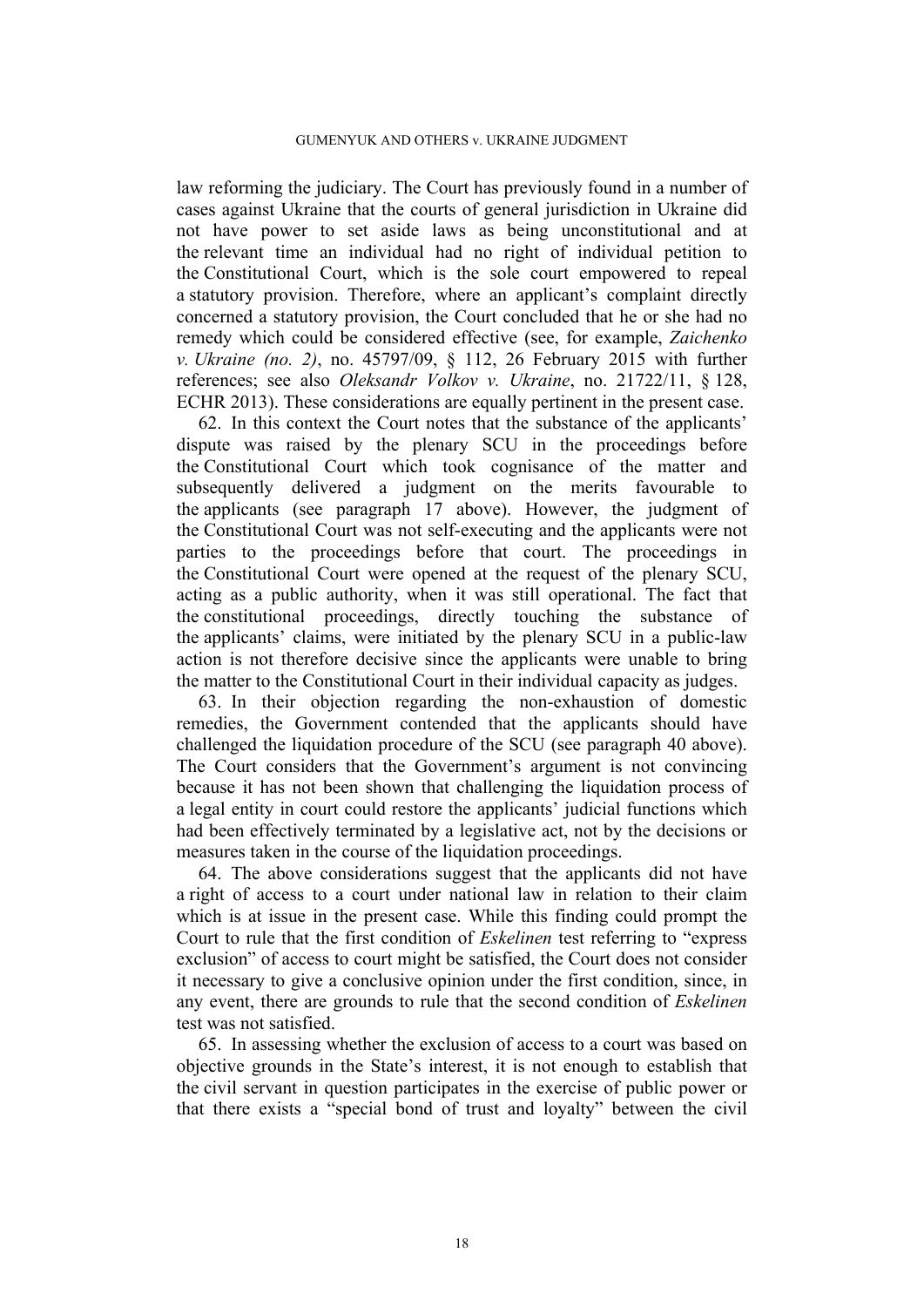#### GUMENYUK AND OTHERS v. UKRAINE JUDGMENT

servant and the State, as employer. It is for the State to show that the subject of the dispute in issue is related to the exercise of State power or that it has called into question the "special bond of trust and loyalty" between the civil servant and the State, as employer (see *Vilho Eskelinen*, cited above, § 62).

66. Given that the present case concerns members of the judiciary, the second criterion of *Eskelinen* test referring to the special bond of trust and loyalty must be read in the light of the guarantees for the independence of the judiciary. Those two notions, namely the special bond of trust and loyalty required from civil servants and the independence of the judiciary, cannot be easily reconciled. While the employment relationship between a civil servant and the State can traditionally be defined as one based on trust and loyalty to the executive branch in so far as employees of the State are required to implement government policies, the same does not hold true for the members of the judiciary, who play a different and more independent role because of their duty to provide checks on government wrong-doing and abuse of power. Their functional role for the State must therefore be understood in the light of the specific guarantees essential for judicial independence. Thus, when referring to the special trust and loyalty that they must observe, it is loyalty to the rule of law and democracy and not to holders of State power. This complex aspect of the employment relationship between a judge and the State makes it necessary for members of the judiciary to be sufficiently distanced from other branches of the State in the performance of their duties, so that they can render decisions *a fortiori* based on the requirements of law and justice, without fear or favour. It would be a fallacy to assume that judges can uphold the rule of law and give effect to the Convention if domestic law deprives them of the guarantees of the Articles of the Convention on matters directly touching their individual independence and impartiality. For these reasons, the Court does not consider it justified to exclude members of the judiciary from the protection of Article 6 of the Convention in matters concerning the conditions of their employment on the basis of the special bond of loyalty and trust to the State (see *Bilgen*, cited above, § 79 and, *mutatis mutandis*, *Kövesi,* cited above, § 124).

67. It follows that the second condition of the *Eskelinen* test has not been met. Article 6 § 1 of the Convention is therefore applicable and the Government's objection to this effect must be dismissed.

#### *(ii) Other grounds for inadmissibility*

68. The Court has dealt above with aspects of the Government's objection regarding the exhaustion of domestic remedies (see paragraph 63 above). On the basis of the considerations set out there, the Court considers that the remedy proposed by the Government – challenging the liquidation procedure in the applicants' individual capacities – was not effective for the purpose of the Convention because it could not address the substance of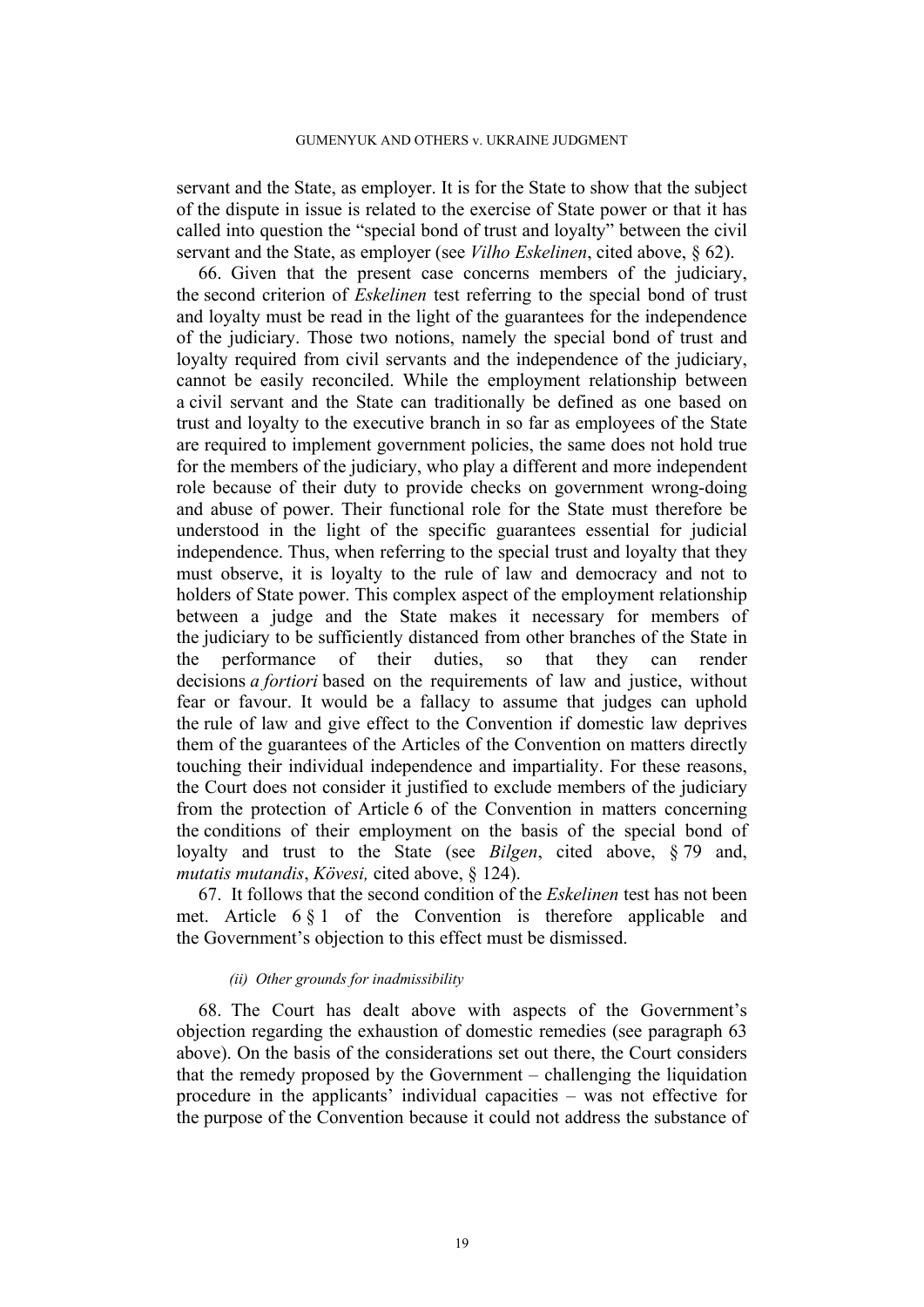the applicants' complaint which resulted from a legislative reform and provide appropriate relief (see *De Tommaso v. Italy* [GC], no. 43395/09, § 179, 23 February 2017). It follows that the applicants were not obliged to exhaust that remedy. Further noting that the Government did not suggest any other remedy which the applicants should have used, the Court dismisses the Government's objection based on the rule of exhaustion of domestic remedies. The Court further considers that the Government's objection on the grounds of six-month rule is closely linked to the substance of the applicants' complaint about access to court in respect of their claims concerning their prevention from exercising judicial functions as Supreme Court judges. The Court therefore joins the Government's objection to the merits.

69. The Court notes that the applicants' complaint concerning lack of access to court is neither manifestly ill-founded nor inadmissible on any other grounds listed in Article 35 of the Convention. It must therefore be declared admissible.

## *2. Merits*

70. The Court reiterates that the right of access to the courts is not absolute and may be subject to limitations that do not restrict or reduce the access left to the individual in such a way or to such an extent that the very essence of the right is impaired. Furthermore, a limitation will not be compatible with Article 6 § 1 if it does not pursue a legitimate aim and if there is not a reasonable relationship of proportionality between the means employed and the aim sought to be achieved (see *Markovic and Others v. Italy* [GC], no. 1398/03, § 99, ECHR 2006‑XIV, and *Stanev v. Bulgaria* [GC], no. 36760/06, § 230, ECHR 2012 and *Baka,* cited above, § 120).

71. As stated above (see paragraph [52](#page-15-0) above), given the prominent place that the judiciary occupies among State organs in a democratic society and the growing importance attached to the separation of powers and to the necessity of safeguarding the independence of the judiciary, the Court must be particularly attentive to the protection of members of the judiciary against measures affecting their status or career that can threaten their judicial independence and autonomy.

72. Moreover, the necessity to have in place procedural safeguards and the possibility of appeal against decisions affecting the career, including the status, of a judge is widely acknowledged because what is at stake is public trust in the functioning of the judiciary (see *Bilgen*, cited above, § 96 with further references). Restriction of the right of a member of the judiciary to contest their premature dismissal or a measure which amounts to constructive dismissal may be incompatible with the independence of the judiciary, where such measure is without any specific reason (see paragraph [30](#page-8-1) above).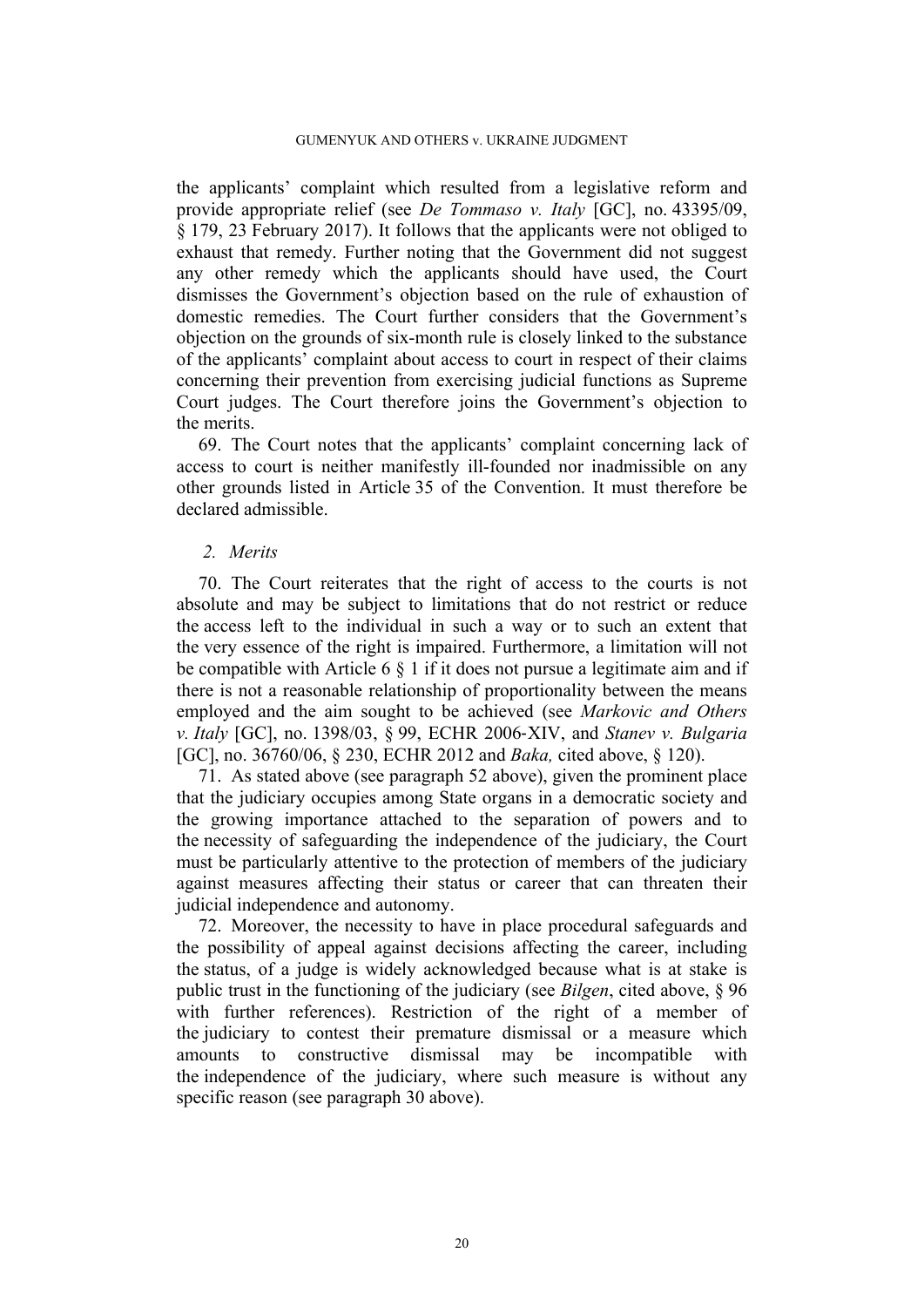73. The Court considers that the right of access to a court is one of the fundamental procedural rights for the protection of members of the judiciary and the applicants should have in principle enjoyed the direct access to court in respect of their allegations of unlawful prevention from exercising their judicial functions. For these reasons, the possibility of institutional action, like the one which was initiated by the plenary SCU in the present case, could be a supplementary guarantee but it could not replace the right of a member of the judiciary to bring a court action in his or her personal capacity.

74. The explanatory note to the draft law on judicial reform provided that the reorganisation of high courts in Ukraine pursued the general aims of securing fair domestic judiciary and speeding up the domestic proceedings (see paragraph [9](#page-3-0) above). It is hard to see how these aims could be achieved by restricting the applicants' access to court in relation to their claims regarding their prevention from exercising their judicial functions. In these circumstances, the Court finds that the absence of access to court was not reasonably proportionate to the legitimate aim sought.

75. The Court further notes that the legislative amendments and the institutional changes giving rise to the present dispute remained in force on the date on which the applicants lodged their application with the Court. It follows that the applicants' complaint concerned a continuing situation which persisted at the time of application (see *Nataliya Mikhaylenko v. Ukraine*, no. 49069/11, § 25, 30 May 2013) with the result that the sixmonth time-limit does not apply. The Government's objection based on the rule of six months should be dismissed.

76. In conclusion, the Court holds that there has been a violation of Article 6 § 1 of the Convention as regards the applicants' right of access to a court.

#### **B. Alleged violation of the right to an independent and impartial tribunal in relation to the decisions of the HCJ of 2018**

77. The Government submitted that it was unclear why the applicants considered that the refusal by the HCJ to examine the recommendations of the HQCJ to transfer them to lower courts was unfavourable. In any event, the HCJ had acted in accordance with the principles of independence and impartiality. The Government argued on these grounds that the complaint was manifestly ill-founded.

78. The applicants maintained their complaint that the HCJ could not be impartial in view of the involvement of its members in the competition for the new SC, which was ongoing at the relevant time.

79. The Court must determine whether Article 6 is applicable to the administrative proceedings before the HCJ. It recalls that Article 6 does not apply to a non‑contentious and unilateral procedure which does not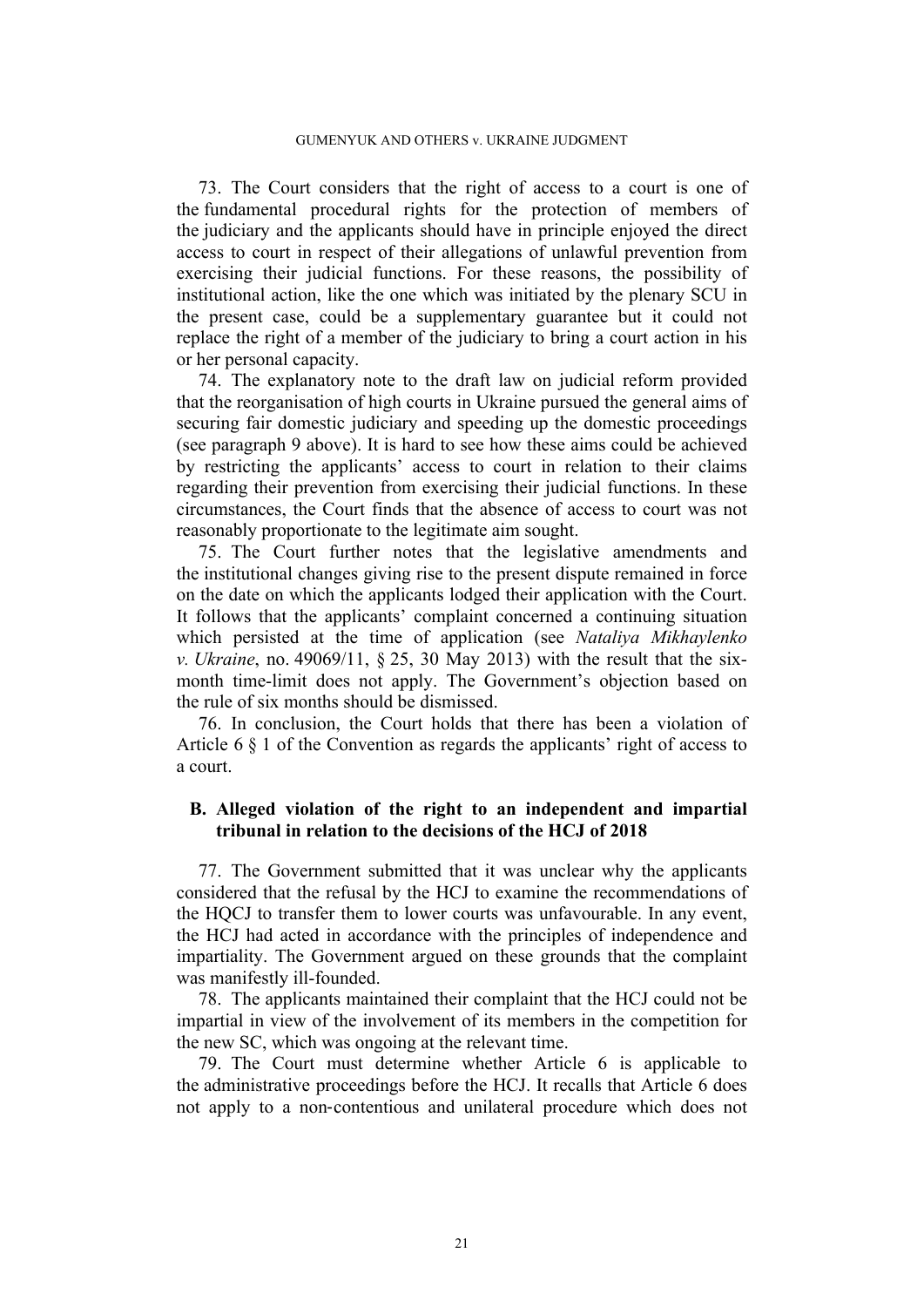involve opposing parties disputing over civil rights (see *Alaverdyan v. Armenia* (dec.), no. 4523/04, §§ 34-37, 24 August 2010, with further references).

80. In the present case the HCJ was not acting by way of disciplinary proceedings (contrast *Oleksandr Volkov,* cited above, §§ 89 and 90; and *Denisov*, cited above, §§ 66 and 67) but in the exercise of its administrative power to decide on the transfer of judges in the context of a reorganisation of the judiciary. The procedure at issue was essentially non‑contentious and unilateral and it did not involve the determination of any "dispute" for the purpose of Article 6. It is relevant to observe that any decision taken by the HCJ in this procedure could be challenged before a court (see paragraph [29](#page-8-2) above). In the Court's view, only in case of such a challenge, a "dispute" possibly attracting the applicability of Article 6 could have arisen (compare *Dzhidzheva-Trendafilova,* cited above, §§ 39 and 49). However, in the present case the domestic procedure at issue never evolved to the stage of "dispute": the HCJ refused to examine the recommendations of the HQCJ on the applicants' transfers for the reason that the courts of destination had no longer existed (see paragraph [22](#page-7-2) above) and the applicants did not challenge those rulings.

81. The Court therefore concludes that the proceedings before the HCJ did not involve a "dispute" and consequently Article 6 was not applicable. The complaint is therefore incompatible *ratione materiae* with the Convention and must be rejected in accordance with Article 35 §§ 3 (a) and 4.

# II. ALLEGED VIOLATION OF ARTICLE 8 OF THE CONVENTION

82. The applicants complained under Article 8 of the Convention that their prevention from exercising their judicial functions amounted to an unlawful and groundless interference with their right to respect for private life.

83. Article 8 of the Convention reads as follows:

"1. Everyone has the right to respect for his private and family life, his home and his correspondence.

2. There shall be no interference by a public authority with the exercise of this right except such as is in accordance with the law and is necessary in a democratic society in the interests of national security, public safety or the economic well-being of the country, for the prevention of disorder or crime, for the protection of health or morals, or for the protection of the rights and freedoms of others."

#### **A. Admissibility**

84. The Government submitted that the measures complained of were taken in the context of a general reform of the judiciary without any personal reasons given against the applicants. It was therefore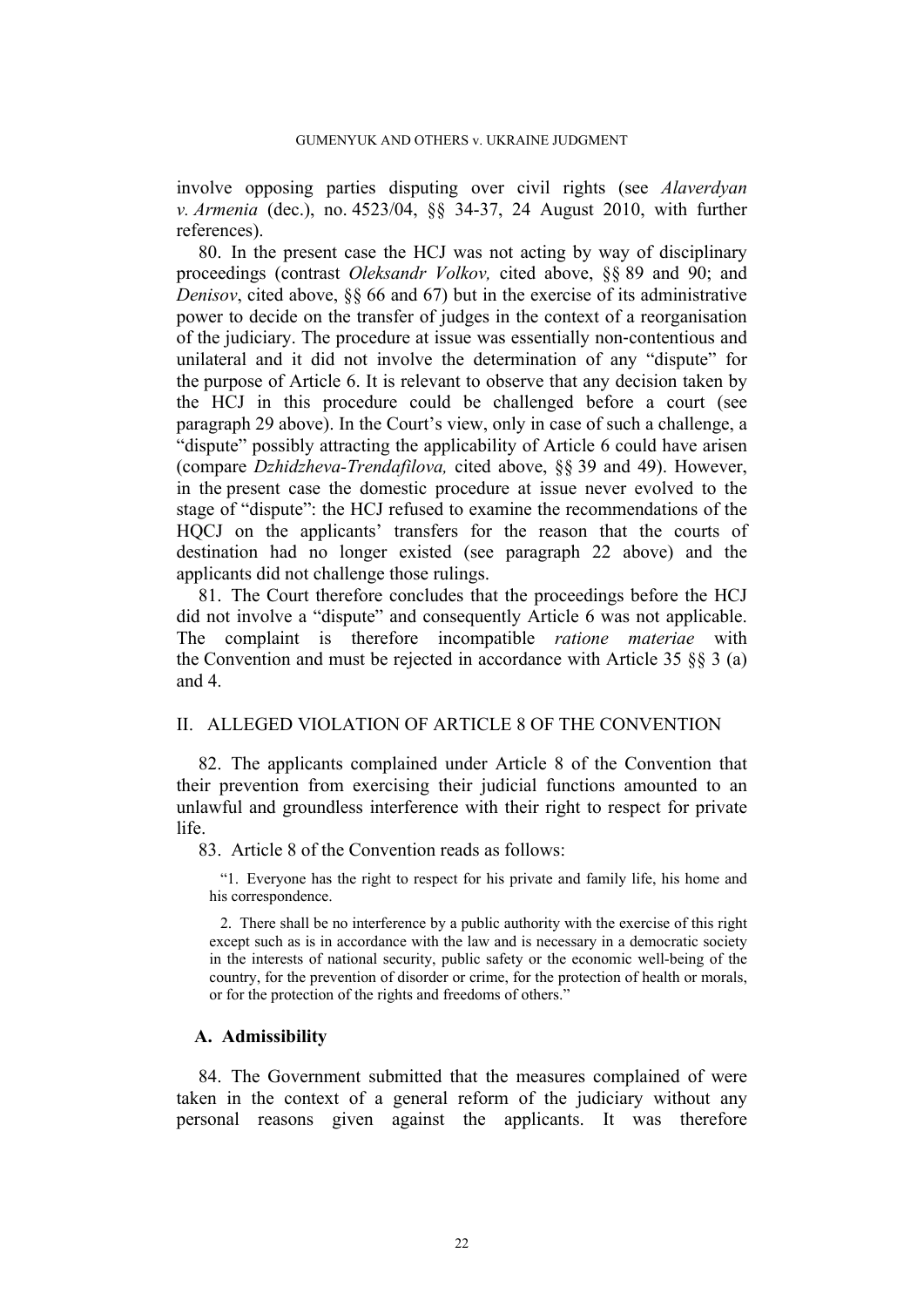the consequence-based approach that could bring the matter within the ambit of Article 8 (see *Denisov*, cited above, § 102). However, the impugned measures did not result in the loss of the applicants' salaries as the Liquidation Commission of the SCU had offered to pay their salaries to the applicants and they had failed to collect them. Neither were the applicants seriously cut off from their circle of communication with the outer world, nor had their personal reputation been affected. In these circumstances the requisite level of severity had not been reached and Article 8 had not been applicable.

85. The applicants maintained that their complaint was admissible.

86. The Court reiterates that employment-related disputes are not *per se* excluded from the scope of "private life" within the meaning of Article 8 of the Convention. There are some typical aspects of private life which may be affected in such disputes by dismissal, demotion, non-admission to a profession or other similarly unfavourable measures. These aspects include (i) the applicant's "inner circle", (ii) the applicant's opportunity to establish and develop relationships with others, and (iii) the applicant's social and professional reputation. There are two ways in which a privatelife issue would usually arise in such a dispute: either because of the underlying reasons for the impugned measure (in that event the Court employs the reason-based approach) or  $-$  in certain cases  $-$  because of the consequences for private life (in that event the Court employs the consequence-based approach) (see *Denisov v. Ukraine* [GC], no. 76639/11, § 115, 25 September 2018). If the consequence-based approach is at stake, the Court will only accept that Article 8 is applicable where these consequences are very serious and affect an individual's private life to a very significant degree (ibid., § 116).

87. In the present case the legislative amendments in 2016 and their subsequent implementation resulted in effective prevention of the applicants from exercising their judicial functions as Supreme Court judges without their formal dismissal. The reasons underpinning those measures were not expressly related to the applicants, let alone their private lives. It is therefore the consequence-based approach which may bring the issue under Article 8.

88. The Court takes note of the Government's argument that the payment of salaries was not interrupted after the impugned measures and that the applicants' reputation had not been affected given the general reasons for the undergoing judicial reform. However, the principal negative consequence alleged by the applicants was that after the impugned measures they could no longer exercise their functions as Supreme Court judges. In this regard the Court observes that even assuming that the applicants were not substantially affected financially, the impugned measures deprived them of the opportunity to continue their judicial work and to live in the professional environment where they could pursue their goals of professional and personal development. At the time of the consideration of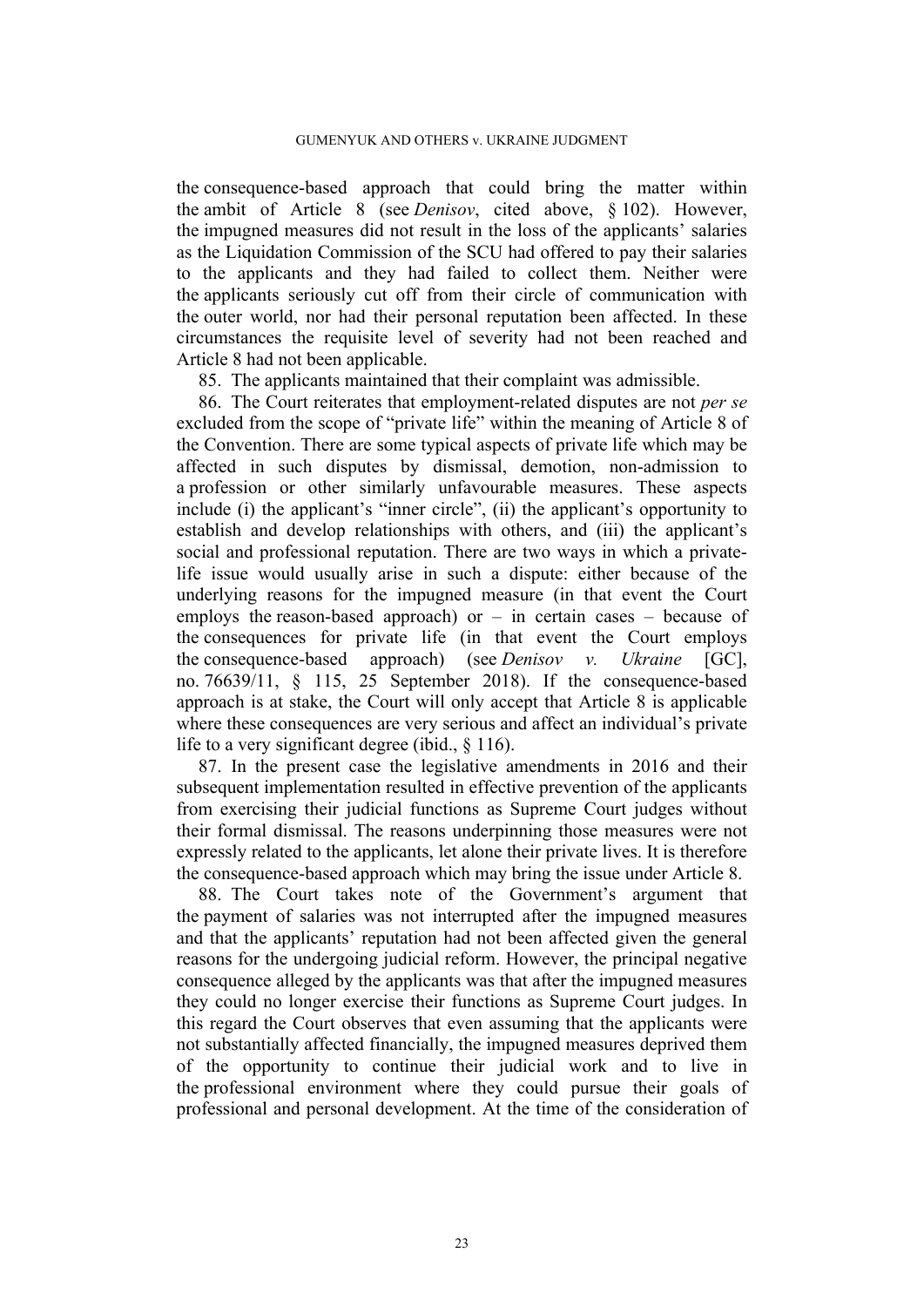the case by the Court, these substantial effects for the applicants' private lives have not been put right after the decision of the Constitutional Court confirming the applicability of the principle of irremovability in their regard (see paragraph [17](#page-5-1) above).

89. Having regard to the nature and the duration of the negative effects, the Court considers that the impugned measures affected the applicants' private lives to a very significant degree, falling therefore within the scope of Article 8. The Government objection is therefore dismissed.

90. The Court notes that this complaint is neither manifestly ill-founded nor inadmissible on any other grounds listed in Article 35 of the Convention. It must therefore be declared admissible.

## **B. Merits**

#### *1. The parties' submissions*

91. The applicants maintained that there was a violation of Article 8 of the Convention and that, despite the favourable decision by the Constitutional Court, they had not been permitted to resume their judicial functions.

92. The Government contended that the measures complained of were lawful and they pursued a legitimate aim of reforming the domestic judiciary. Moreover, the measures at issue were not disproportionate in respect of the applicants who had options of participating in the competition for the new SC or being transferred to other domestic courts.

#### *2. The Court's assessment*

93. As noted above, the applicants' prevention from exercising judicial functions affected their private lives to a very significant degree. The impugned measures therefore constituted an interference with the applicants' right to respect for private life (see also *Oleksandr Volkov,* cited above, §§ 165-67*,* with further references).

94. The interference will be in breach of Article 8 of the Convention unless it can be justified under paragraph 2 of Article 8 as being "in accordance with the law", pursuing one or more of the legitimate aims listed therein, and being "necessary in a democratic society" in order to achieve the aim or aims concerned.

95. The expression "in accordance with the law" in Article 8 § 2 of the Convention, in essence, refers back to national law and states the obligation to conform to the substantive and procedural rules thereof (see *Akopyan v. Ukraine*, no. 12317/06, § 109, 5 June 2014). Where it has been shown that the interference was not in accordance with the law, a violation of Article 8 of the Convention will normally be found without investigating whether the interference pursued a 'legitimate aim' or was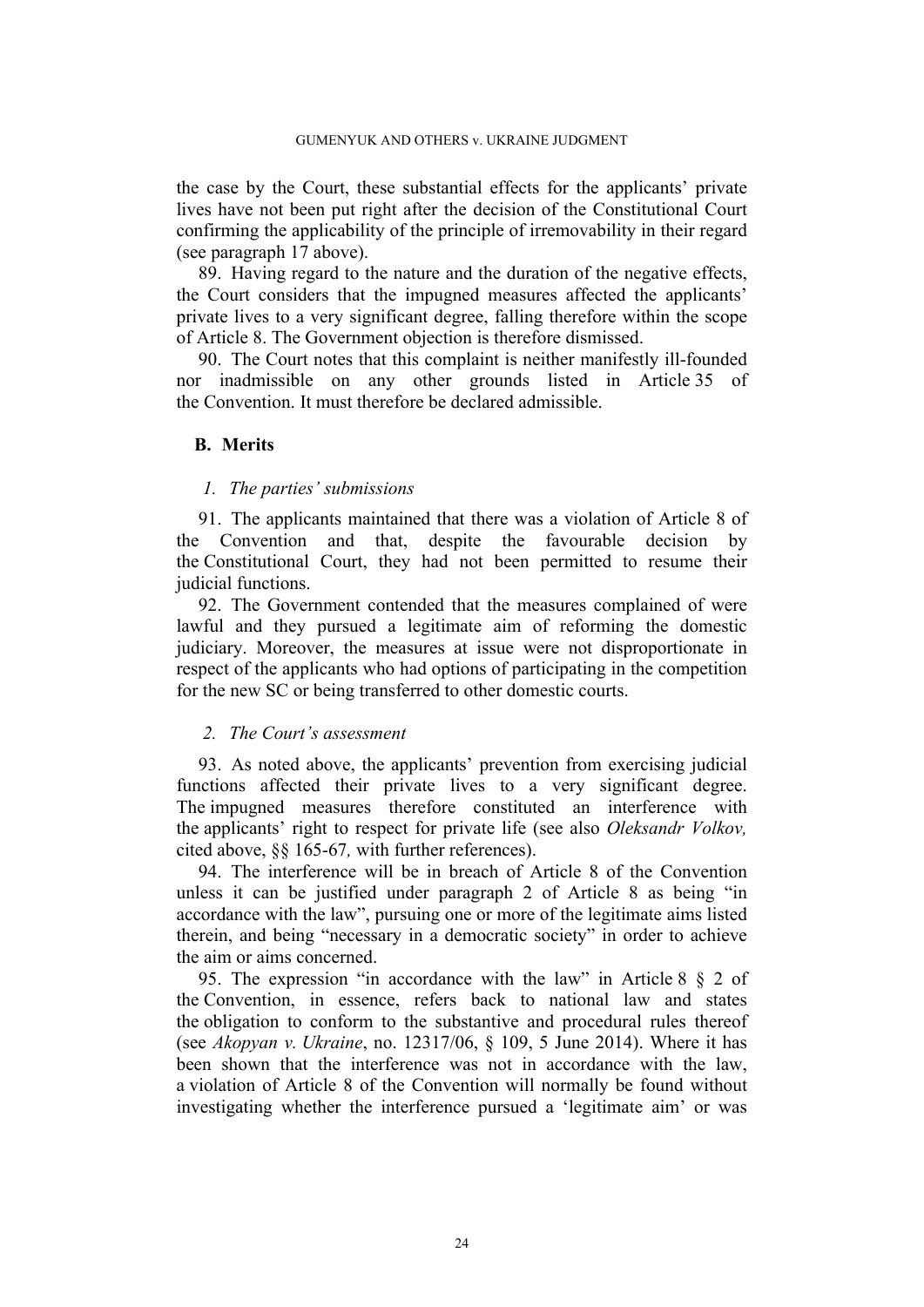'necessary in a democratic society' (see, for some examples, *Ciorap v. Moldova*, no. 12066/02, § 104, 19 June 2007**,** *Khalikova v. Azerbaijan*, no. 42883/11, § 128, 22 October 2015, *Chukayev v. Russia*, no. 36814/06, § 137, 5 November 2015, *Porowski v. Poland*, no. 34458/03, § 171, 21 March 2017).

96. The expression "in accordance with the law" also refers to the quality of the law in question, requiring that it should be accessible to the person concerned, who must moreover be able to foresee its consequences for him or her, and compatible with the rule of law. The phrase thus implies, *inter alia*, that domestic law must be sufficiently foreseeable in its terms to give individuals an adequate indication as to the circumstances in which and the conditions on which the authorities are entitled to resort to measures affecting their rights under the Convention (see *Fernández Martínez v. Spain* [GC], no. 56030/07, § 117, ECHR 2014 (extracts), with further references).

97. In the present case, even though the interference complained of originates from a parliamentary law, the question arises whether it was lawful for the purpose of the Convention, notably whether the relevant legal framework was foreseeable in its application and compatible with the rule of law.

98. In this regard the Court takes note of the Constitutional Court's ruling of 18 February 2020 by which the relevant legislative measures were declared unconstitutional. The Constitutional Court considered that the amendments to the Constitution in 2016 did not violate the principle of the institutional continuity of the highest judicial body which continued to operate under the name "Supreme Court". According to the Constitutional Court, the renaming of the judicial body envisaged in the Constitution could not take place without the transfer of judges of the SCU to the offices of judges of the SC, since there was no difference between the legal status of a judge of the SCU and a judge of the SC. The removal of the word "Ukraine" from the phrase "the Supreme Court of Ukraine" could not be the grounds for dismissal of all judges of the SCU or their transfer to another court, all the more so to a lower court. The Constitutional Court found therefore that the judges of the SCU had to continue to exercise their powers as judges of the SC and that making a difference between judges of the SCU and those of the SC was not consistent with the principle of irremovability of judges, which was part of the constitutional guarantee of the independence of judges (see paragraph [17](#page-5-1) above).

99. The Court does not find any reason to disagree with the above considerations. The Government have not demonstrated that the manner in which the applicants had been compelled to compete in order to maintain their right to carry out their judicial duties and, in particular, the manner in which the competition was organised, including the choice of assessors and the lack of institutional and procedural safeguards, could be reconciled with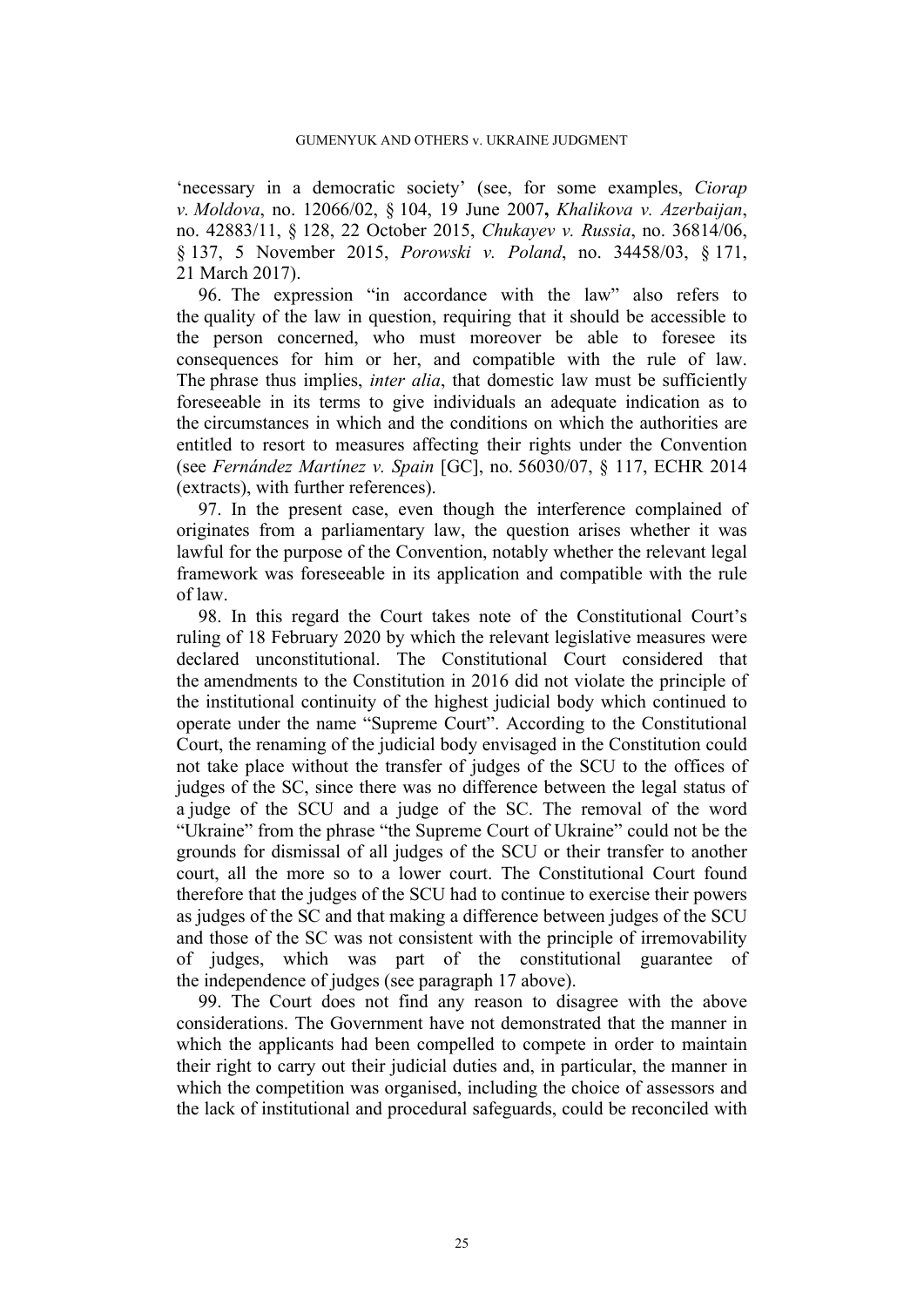the Constitutional principles on the general protection of individual rights and with the specific guarantees relating to tenure of judicial office (see paragraphs [23](#page-7-0) and [24](#page-7-1) above), including the principle of the irremovability of judges which, according to the Court's case-law and international and Council of Europe instruments, is a key element for the maintenance of judicial independence and public trust in the judiciary (see *Baka*, cited above, § 172).

100. Nevertheless, despite the ruling of the Constitutional Court, the issue of the applicants' resumption of their judicial functions was still under examination by Parliament as of June 2021 (see paragraph [18](#page-6-0) above). In assessing the applicants' case, the Court observes that since December 2017, when the SC started to operate (see paragraph [14](#page-4-1) above), the applicants have not been able to exercise their judicial functions as Supreme Court judges. There has, therefore, been a clear lack of coordination in addressing the applicants' situation for a considerable period which seriously undermined the legal certainty and predictability of the constitutional principles on judicial independence.

101. In view of the above considerations, the Court finds that the interference at issue fell short of the requirements of lawfulness for the purpose of the Convention. Accordingly, there has been a violation of Article 8 of the Convention.

## III. APPLICATION OF ARTICLE 41 OF THE CONVENTION

102. Article 41 of the Convention provides:

"If the Court finds that there has been a violation of the Convention or the Protocols thereto, and if the internal law of the High Contracting Party concerned allows only partial reparation to be made, the Court shall, if necessary, afford just satisfaction to the injured party."

#### **A. Damage**

103. The applicants provided calculations of alleged pecuniary damage which consisted of lost salaries for the period during which they could not exercise their judicial duties as Supreme Court judges. The applicants further claimed 10,000 euros (EUR) each in respect of non-pecuniary damage.

104. The Government submitted that the claims for pecuniary damage had been unfounded because the applicants had been offered payment of their salaries by the Liquidation Commission of the SCU but had failed to appear and collect the money. The Government also submitted that there had been no causal link between the alleged violations and the pecuniary damage claimed. They further maintained that the claim for non-pecuniary damages had been fully unsubstantiated.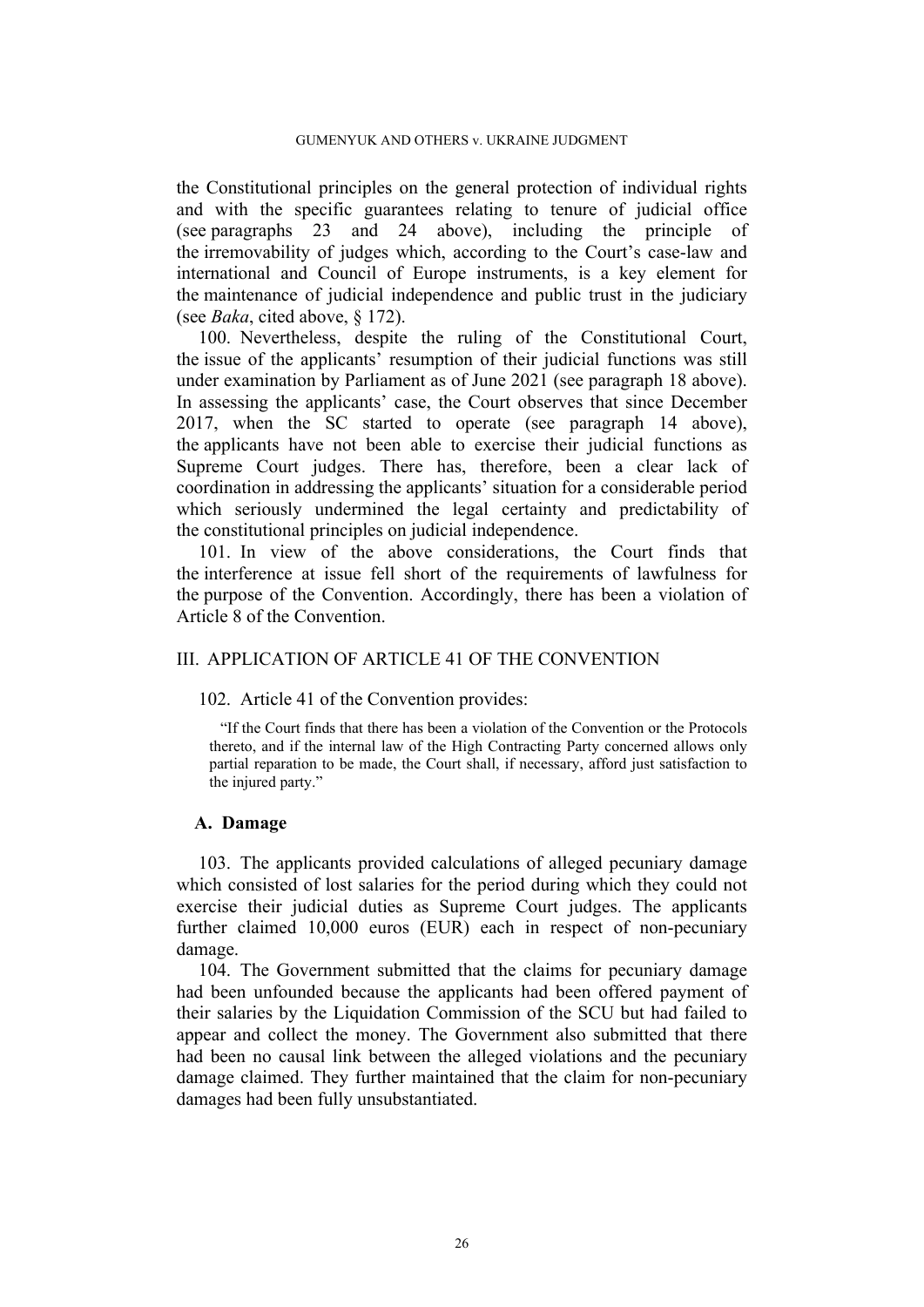105. The Court takes note of the Government's submissions and considers that the applicants failed to prove that they had sustained any pecuniary damage resulting from the violations found. It therefore dismisses the claim for pecuniary damage.

106. The Court further considers that the applicants have suffered nonpecuniary damage which is not sufficiently compensated by the finding of violations of the Convention. Considering the circumstances of the case and making its assessment on an equitable basis, the Court awards each applicant EUR 5,000 in respect of non-pecuniary damage, plus any tax that may be chargeable to him.

#### **B. Costs and expenses**

107. The applicants made no claim for costs and expenses. The Courts therefore makes no award under this head.

#### **C. Default interest**

108. The Court considers it appropriate that the default interest rate should be based on the marginal lending rate of the European Central Bank, to which should be added three percentage points.

# FOR THESE REASONS, THE COURT, UNANIMOUSLY,

- 1. *Joins to the merits* the Government's objection on grounds of the six-month rule, which concerned the admissibility of the applicants' complaint of alleged lack of access to court (Article 6 § 1), and rejects that objection after an examination of the merits;
- 2. *Declares* the complaints concerning access to court (Article 6 § 1) and the right to respect for private life (Article 8) admissible and the remainder of the application inadmissible;
- 3. *Holds* that there has been a violation of Article 6 § 1 of the Convention as regards the applicants' right of access to a court;
- 4. *Holds* that there has been a violation of Article 8 of the Convention;
- 5. *Holds*
	- (a) that the respondent State is to pay each applicant, within three months from the date on which the judgment becomes final in accordance with Article 44  $\S$  2 of the Convention, EUR 5,000 (five thousand euros)**,** plus any tax that may be chargeable, in respect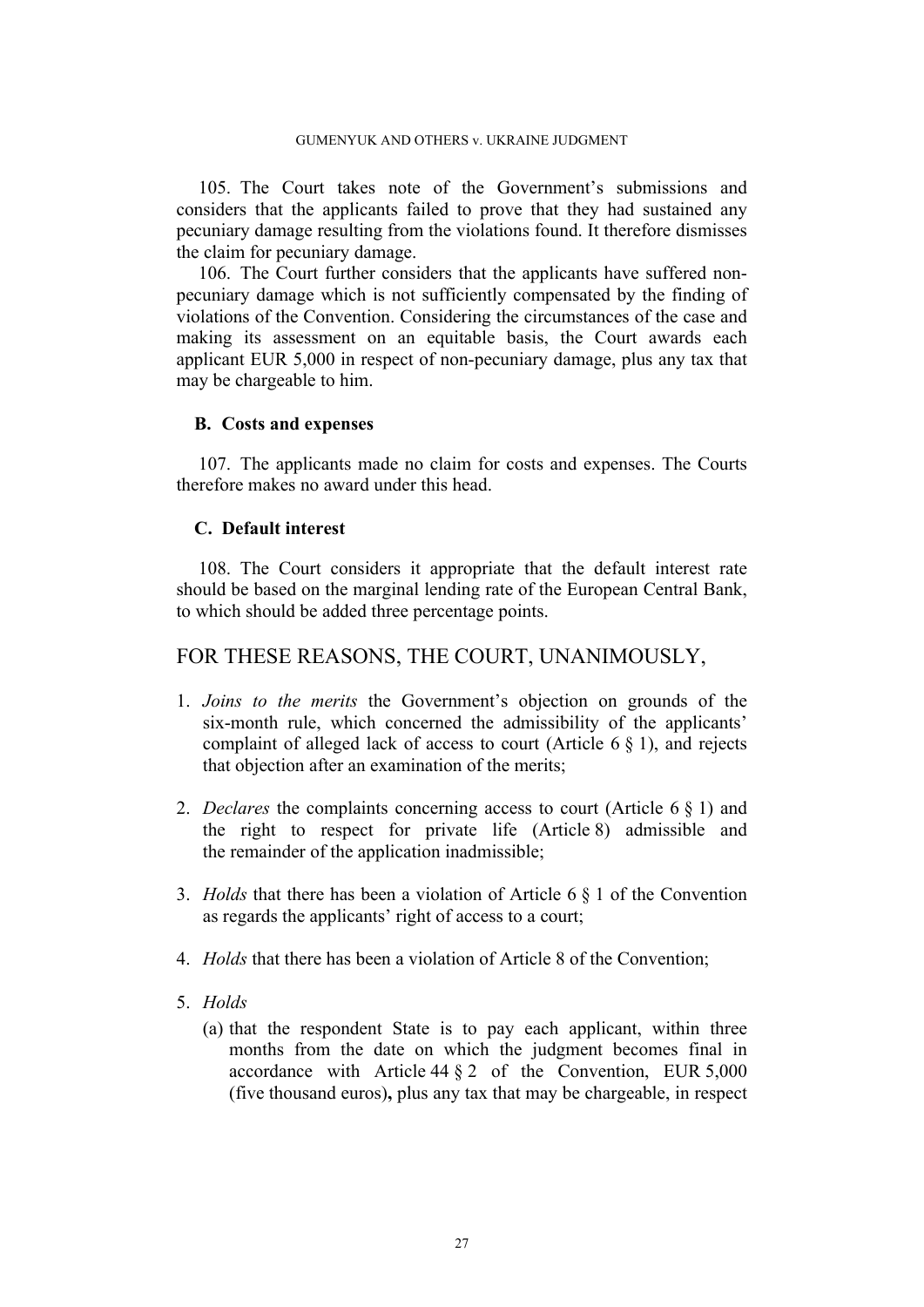#### GUMENYUK AND OTHERS v. UKRAINE JUDGMENT

of non-pecuniary damage, to be converted into the currency of the respondent State at the rate applicable at the date of settlement;

- (b) that from the expiry of the above-mentioned three months until settlement simple interest shall be payable on the above amounts at a rate equal to the marginal lending rate of the European Central Bank during the default period plus three percentage points;
- 6. *Dismisses* the remainder of the applicants' claim for just satisfaction.

Done in English, and notified in writing on 22 July 2021, pursuant to Rule 77 §§ 2 and 3 of the Rules of Court.

Victor Soloveytchik Síofra O'Leary Registrar President